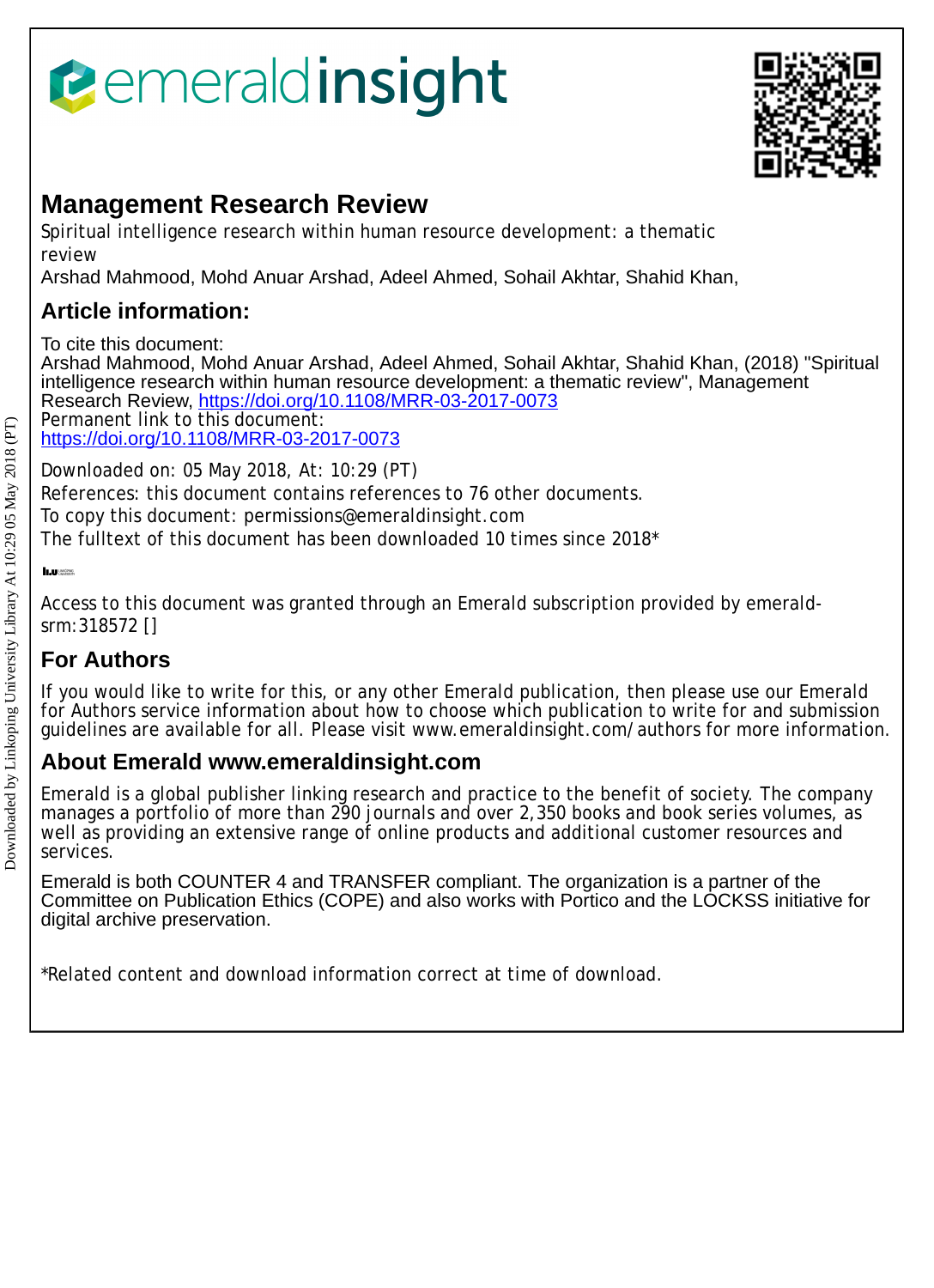## Spiritual intelligence research within human resource development: a thematic review

Arshad Mahmood and Mohd Anuar Arshad School of Management, Universiti Sains Malaysia, George Town, Malaysia

Adeel Ahmed

School of Management, Universiti Sains Malaysia, George Town, Malaysia and University of Turbat, Pakistan, and

Sohail Akhtar and Shahid Khan School of Management, Universiti Sains Malaysia, George Town, Malaysia

#### Abstract

Purpose – This study aims to synthesize the rich knowledge on spiritual intelligence (SI) research within the framework of human resource development (HRD) research.

Design/methodology/approach – Based on the search of multiple electronic databases authors conducted thematic review of the literature on SI and HRD. Themes associated with SI and HRD are extracted while employing the content analysis technique.

Findings – Five major themes emerged through the process of content analysis on the body of the reviewed literature. The themes which described the presence of SI-related research within the field of HRD, included: Conceptual connections between SI and HRD; SI Holistic Mechanism; SI and Leadership development, SI measurement tools and, finally, the impact of SI on sustainability.

Research limitations/implications – The inclusion and exclusion criteria are that the search for this review has been limited to peer-reviewed journals that are published SI-related articles. This paper excluded all articles on SI that `do not explicitly discuss the valuable role of human resources. The key words used are spiritual intelligence (SI) and HRD.

**Originality/value** – This paper offered new-fangled value and insightful understanding on SI and its implications for other areas, more specifically HRD. It suggests that SI is an important component for organizational development. Such interventions nurture the human resources that can lead to better performance as a whole.

Keywords Spiritual intelligence, HRD, Holistic, Human resource development, Organizational theory and behavior, SI models, Thematic review

Paper type Research paper

#### Introduction

In recent times, spiritual intelligence (SI) is gaining great interest of scholars and practitioners [\(Mamman and Zakaria, 2016;](#page-19-0) [Munawar and Tariq, 2017\)](#page-19-1). The growing importance of SI has changed the meaning of success in organizations ([Karakas, 2010](#page-18-0)). SI emerged beyond the rational and emotional abilities like intelligence quotient (IQ) and emotional quotient ([Mahmood](#page-19-2) et al., 2016; [Zohar, 2012](#page-20-0)). SI has the aptitude to



Spiritual intelligence research

Received 13 March 2017 Revised 20 September 2017 Accepted 6 November 2017

The authors acknowledge the support of IPS and RCMO Universiti Sains Malaysia as well as The Sumitomo Foundation, Japan in conducting this research.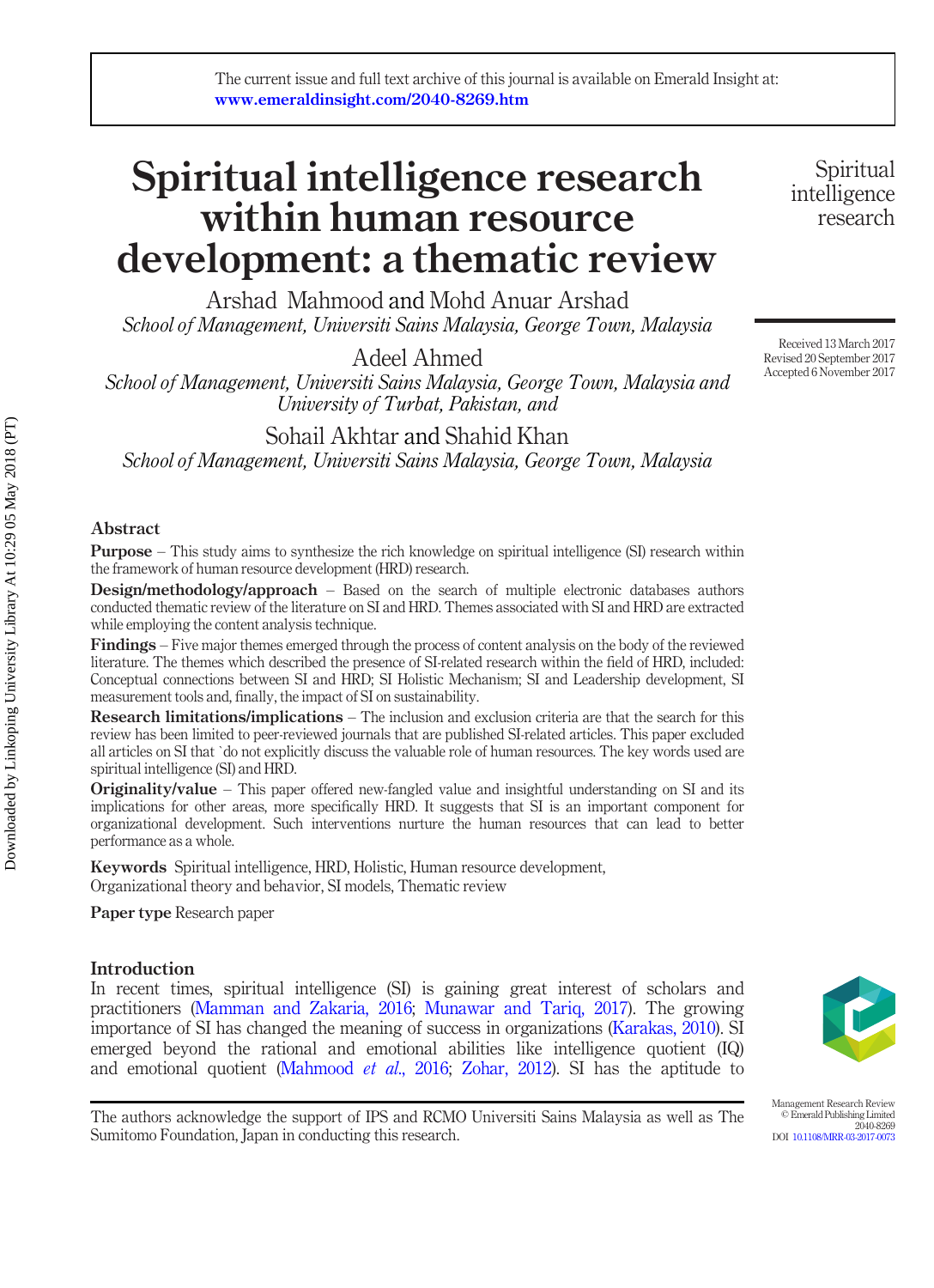re-contextualize the problems faced by organizations and employees, as it would strenghten the prior patterns and thinking being implemented in human resource development (HRD) models, Ahmed *et al.* (2016a) noted. It also helps employees dissolve the old and previous motivation and replace them with higher and zealous ones [\(Amram, 2007\)](#page-17-1). Hence, SI provides the basis for meta-strategic thinking [\(King, 2008](#page-18-1)).

SI is significantly relevant in obtaining positive organizational outcomes such as organizational performance ([Mahmood](#page-19-3) et al., 2015; [Marques, 2008\)](#page-19-4), organizational citizenship behavior [\(Hunsaker, 2016;](#page-18-2) [Ryan, 2002](#page-19-5)), sustainability ([Akhtar](#page-17-2) et al., 2015; [Collins, 2010](#page-17-3); [Stead](#page-20-1) [and Stead, 2016](#page-20-1)) organizational learning [\(Hawkins, 1991](#page-18-3); [Howard, 2002;](#page-18-4) [Pluta and](#page-19-6) [Rudawska, 2016](#page-19-6)) job satisfaction (Roof et al.[, 2017](#page-19-7)) and organizational commitment [\(Markow](#page-19-8) [and Klenke, 2005](#page-19-8); [Rego and Pina e Cunha, 2008\)](#page-19-9). SI associated to a set of learned abilities that are much needed for human resources. According to [Zohar \(2012\),](#page-20-0) SI is ultimate intelligence that is non-cogitative and non-logical. The role of SI is to improve employee performance and develop themselves for organizational development [\(George, 2006](#page-18-5)). Such characteristics of SI have established an impressive consideration for researchers and practitioners in the field of HRD. HRD has been defined and conceptualized in various contexts or ways; in the context of present research, HRD could be defined as a process of developing and/or unleashing human expertise through organizational development and personnel training and development for the purpose of improving performance [\(Swanson, 1995](#page-20-2)).

HRD plays a key role in the development of organizations in an era of rapid and continuous change [\(Jacobs, 1990\)](#page-18-6). HRD recognizes that organizations merely depend on their employees and consider them as prime assets of the organization [\(Wilson, 2014](#page-20-3)). As a discipline, HRD is significantly related with creating a conducive workplace that foster employee selfawareness, sincerity, trust and engagement at work to improved performance [\(Garah](#page-18-7) et al., [2012](#page-18-7)). Such workplace environment need spiritually intelligent individuals "who are able to behave with values and compassion, while maintaining inner and outer peace, regardless of the situation, and are able to successfully cope with the demands of daily life" [\(Wigglesworth,](#page-20-4) [2006](#page-20-4)). Therefore, there is an immediate need for investing in human resources through wellframed SI interventions. Nevertheless, the relevance of SI has established in the body of knowledge with relation to the discipline of HRD. The aim of this article is to offer a thematic review and synthesize the findings of main stream literature of SI and HRD.

#### Studies within HRD Field

The objective of this research is beyond framing descriptive knowledge on the literature of SI that appears within the discipline of HRD. In this study researchers attempted to integrate the results of thematic categories that have proven the existence of SI-related knowledge in HRD. This logical approach of knowledge exploration within a particular area with the goal for incorporating various independent studies could be considered as an innovative technique which was not taken as a whole in incorporating such mechanism in the past studies.

Further, researchers put an attempt to recognize that studies have dealt with and analyzed in depth the contents of SI literature with respect HRD, thus, confirming the necessity for the present study.

#### SI theories and definitions

SI is a fast-developing construct in literature. The first book on SI was published in 1997 by Zohar and Marshall, and since then, the academia has encountered major shift in studying the concept of SI, its models and issues of measurements. [Emmons \(2000\)](#page-18-8) published a highly acclaimed paper entitled "Is Spirituality an Intelligence? Motivation, Cognition, and the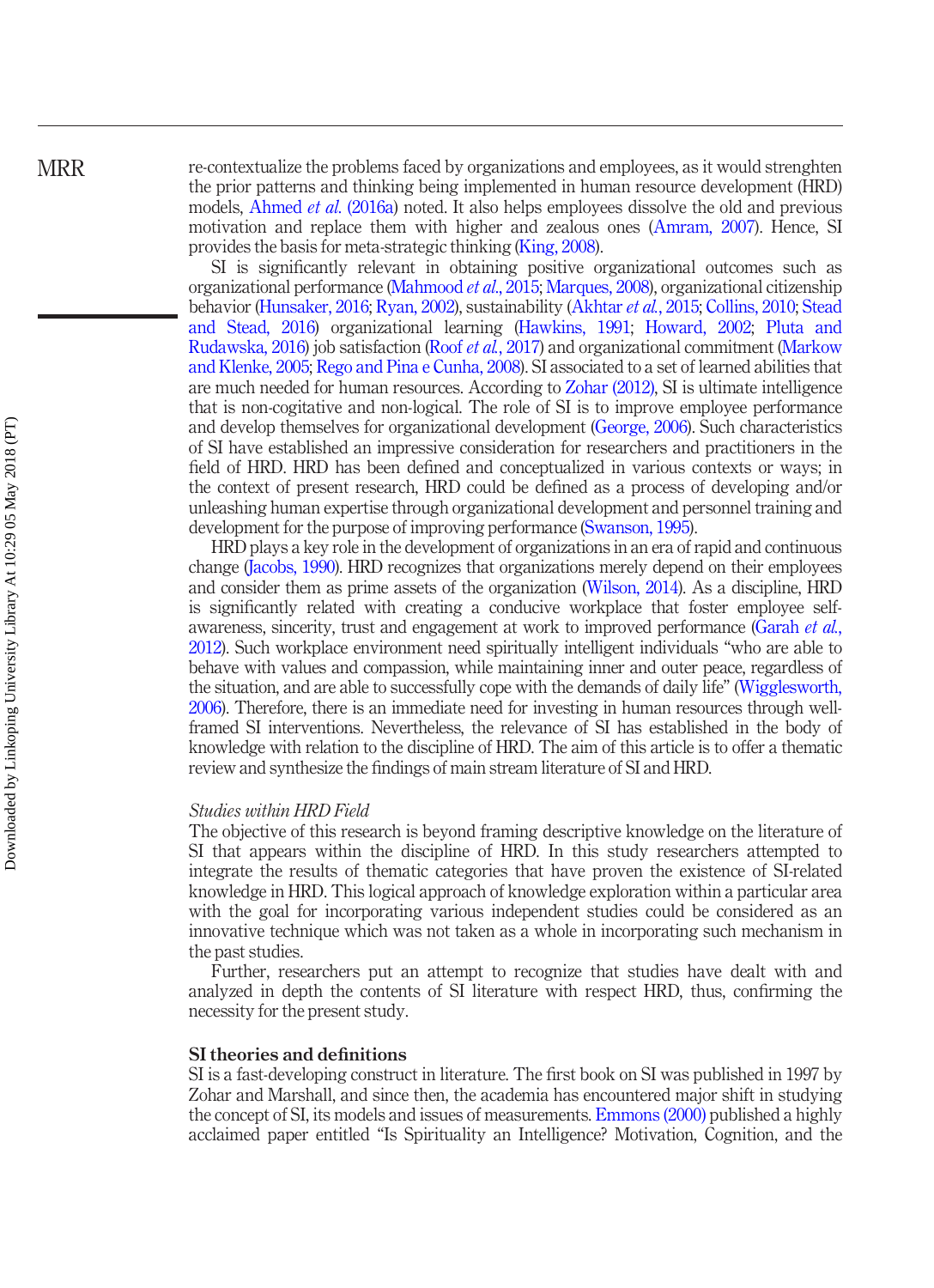Psychology of Ultimate Concern". The turn of the millennium saw an explosion of publications on the topic of spiritual intelligence. Most notable was a series of articles published in the International Journal for the Psychology of Religion that devoted an entire issue to the subject in 2000. SI was introduced to the academic world by Howard [Gardner](#page-18-9) [\(1983,](#page-18-9) p. 10) in his book "Frames of Mind: The theory of multiple intelligences" wherein he defined SI in five core components:

Spiritual intelligence research

- (1) capacity for transcendence;
- (2) ability to enter into heightened spiritual states of consciousness;
- (3) ability to invest everyday activities, events, and relationships with a sense of the sacredness;
- (4) ability to utilize spiritual resources to solve life problems; and
- (5) capacity to engage in virtuous behavior or to be virtuous (to show forgiveness, express gratitude, be humble and display compassion).

Based on Howard Gardner's conceptualisation, SI represents critical problem-solving ability involving spiritual aspects. Moreover, scholars explored a broader perspective and explained SI with its significant characteristics and aspects in [Table I:](#page-4-0)

Till date, three main theoretical models provide a strong base of research on SI. These include [Wigglesworth \(2012\)](#page-20-5), SQ21: the 21 skills of spiritual intelligence; [Ahmed](#page-17-0) *et al.* (2016a), Holistic human resource development model; and [Fry \(2003\),](#page-18-10) Model of spiritual leadership.

#### Leading theoretical models of SI

#### SQ21: The 21 skills of spiritual intelligence

[Wigglesworth \(2012\)](#page-20-5) integrated the 21 psychological concepts of spiritualism and intelligence into a new concept identified as "Spiritual intelligence". She defines the 21 skills that comprise spiritual intelligence and in doing so, teaches you the steps to begin developing your own spiritual intelligence. Wigglesworth refers to her method as spiritual weightlifting, a process whereby we work to develop our muscles to shift away from thinking with our self-focused ego to behaving from our more loving and peaceful higher self. Her model is both faith-friendly and faith-neutral, and SQ21 offers a way for atheists, people of faith and those who are spiritual but not religious to understand each other and discuss our universal concerns. Based on the model, SI consists four abilities, as given below ([Figure 1\)](#page-5-0):

- (1) higher self/ego self-awareness;
- (2) universal awareness;
- (3) higher self/ego self-mastery; and
- (4) social mastery/spiritual presence.

#### Holistic human resource development model

The concept [Ahmed](#page-17-0) *et al.* (2016a) on SI paid more attention to HRD compared with that of Wigglesworth (SQ21 model). According to [Ahmed](#page-17-0) *et al.* (2016a), current theoretical and practical base of HRD model missed a spiritual dimension in its application. However researchers have the opinion that an holistic approach was better than the traditional model for HRD. Whereby, in the new world economy, human spirit is a core issue of business paradigm. Moreover, the significance of individual spiritual attributes and competencies in organizational life was treated as a missing attribute in the literature. It is strange that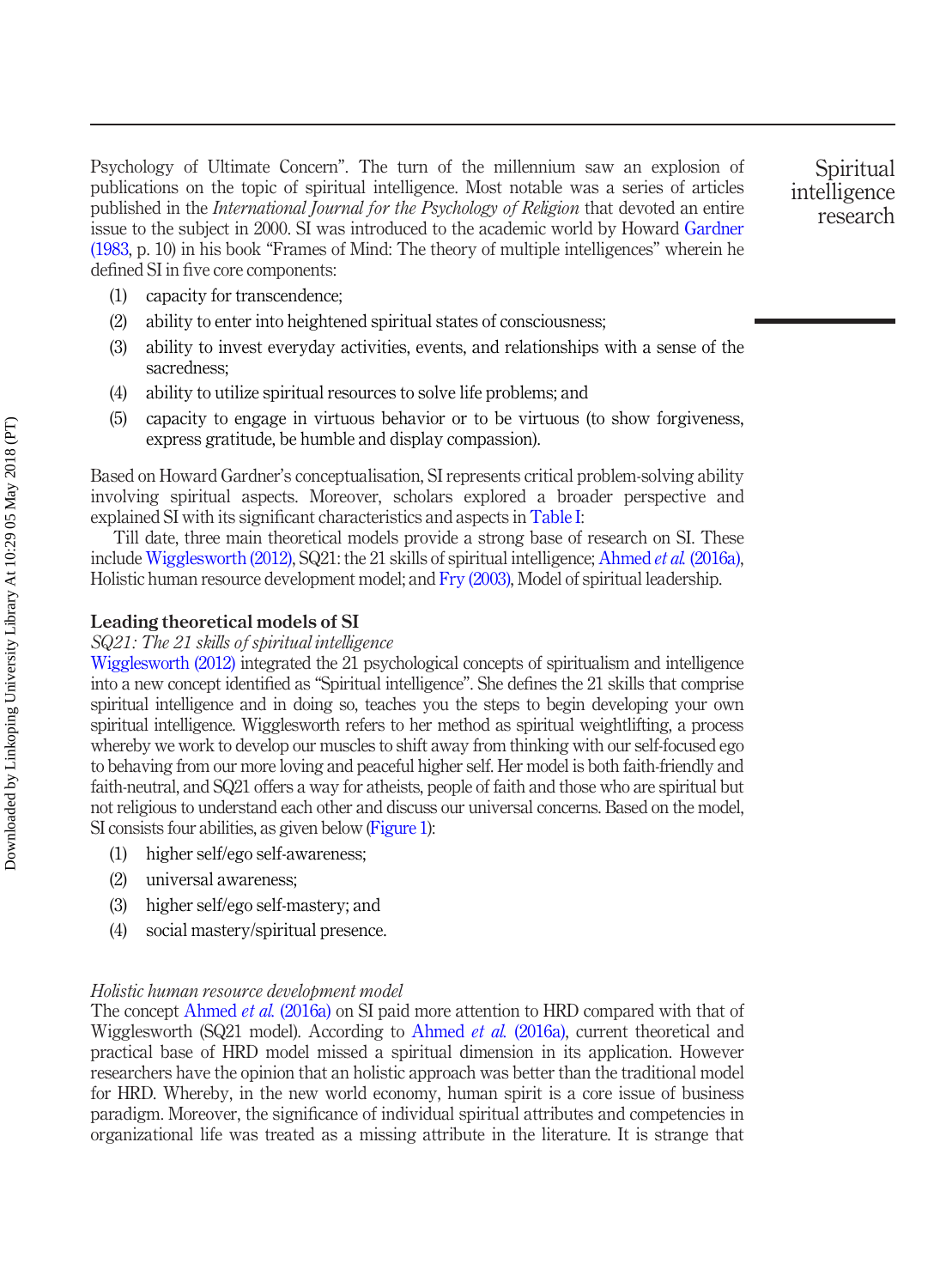| <b>MRR</b>                                           | Author                                   | Spiritual Quotient                                                                                                                                                                                                                                                                                                                                                                                                                   |
|------------------------------------------------------|------------------------------------------|--------------------------------------------------------------------------------------------------------------------------------------------------------------------------------------------------------------------------------------------------------------------------------------------------------------------------------------------------------------------------------------------------------------------------------------|
|                                                      |                                          |                                                                                                                                                                                                                                                                                                                                                                                                                                      |
|                                                      | Zohar (1997)                             | The intelligence with which we address and solve problems of meaning and value, the<br>intelligence with which we can place our actions and our lives in a wider, richer,<br>meaning-giving context, the intelligence with which we can assess that one course of<br>action or one life-path is more meaningful than another. (p. 4)                                                                                                 |
|                                                      | <b>Emmons</b> (1999)                     | Spiritual intelligence consists of a number of abilities and competencies that are<br>constituent of a person's knowledge base or expertise. Spiritual intelligence is a<br>framework for identifying and organizing the skills and abilities needed for the<br>adaptive use of spirituality. (p. 163)                                                                                                                               |
|                                                      | <b>Sisk and Torrance</b><br>(2001)       | Spiritual intelligence can be described as a deep self-awareness in which one becomes<br>more and more aware of the dimensions of self, not simply as a body, but as a mind-<br>body and spirit. (p. 8)                                                                                                                                                                                                                              |
|                                                      | <b>Wolman (2001)</b>                     | The human capacity to ask ultimate questions about the meaning of life, and to<br>simultaneously experience the seamless connection between each of us and the world in<br>which we live. (p.83)                                                                                                                                                                                                                                     |
|                                                      | Vaughan (2002)                           | Concerned with the inner life of mind and spirit and its relationship to being in the<br>world. SQ implies a capacity for a deep understanding of existential questions and<br>insight into multiple levels of consciousness. (p. 19)                                                                                                                                                                                                |
|                                                      | Sinetar (2002)                           | Spiritual intelligence is defined as the ability to understand self and others through<br>intuitively<br>making connections between lived experiences and the awakening of inner spiritual<br>qualities                                                                                                                                                                                                                              |
|                                                      | Sisk (2002)                              | such as creativity, responsibility, justice and problem-solving. (p. 9)<br>Spiritual intelligence as a deep self-awareness in which one becomes more and more<br>aware of the dimension of self, not simply as a body, but as a mind body and spirit                                                                                                                                                                                 |
|                                                      | Nasel (2004)                             | The ability to draw on one's spiritual abilities and resources to better identify, find<br>meaning in, and resolve existential, spiritual and practical issues. (p. 42)                                                                                                                                                                                                                                                              |
|                                                      | <b>Marks</b> (2004)                      | Spiritual intelligence encompasses the cognitive and emotional aspects of our being<br>and essence, and all human beings are endowed with this fortune. (p. 170)                                                                                                                                                                                                                                                                     |
|                                                      | (Schuller, 2005)                         | Spiritual intelligence integrates our way of being so that we can bring focus to our<br>visions and passions, so that we can learn the discipline of a long-term point of view; so<br>that we may unswervingly direct ourselves toward a life of morality and fairness; and<br>so that we may believe in ourselves and others and be willing to make personal<br>sacrifices in the interest of causes larger than ourselves. (p. 11) |
|                                                      | Amram (2007)                             | As the ability to apply and embody spiritual resources and qualities to enhance daily<br>functioning and wellbeing                                                                                                                                                                                                                                                                                                                   |
|                                                      | King (2008)                              | A set of adaptive mental capacities which are based on nonmaterial and transcendent<br>aspects of reality, specifically those which are related to the nature of one's existence,<br>personal meaning, transcendence, and expanded states of consciousness                                                                                                                                                                           |
|                                                      | Wigglesworth<br>(2012)<br>Mahmood et al. | The ability to behave with wisdom and compassion, while maintaining inner and outer<br>peace, regardless of the situation<br>Spiritual intelligence defines as individuals conscious submission towards righteous                                                                                                                                                                                                                    |
| Table I.<br>Definitions of<br>spiritual intelligence | (2016)                                   | efforts which enables them to improve themselves holistically<br>Ahmed et al. (2017) Spiritual intelligence refers to individual's ability behaving with wisdom, deepest sense<br>of meaning and sense of community                                                                                                                                                                                                                  |

<span id="page-4-0"></span>employee ethical and spiritual motives have been neglected, resulting in the worse effect on an employee's motivation. Hence, spiritual values are a central driving force in adult learning and development. In fact, employee's SI is a key contributor or predictor of work performance and helps build structural relationships among different variables [\(Rani](#page-19-10) et al., [2013](#page-19-10)). Certainly, SI strengthens human integrative perception of wholeness and thinking beyond materialism, which pushes people toward a spiritual path and helps them cope with painful circumstances ([Ronel and Gan, 2008](#page-19-11)).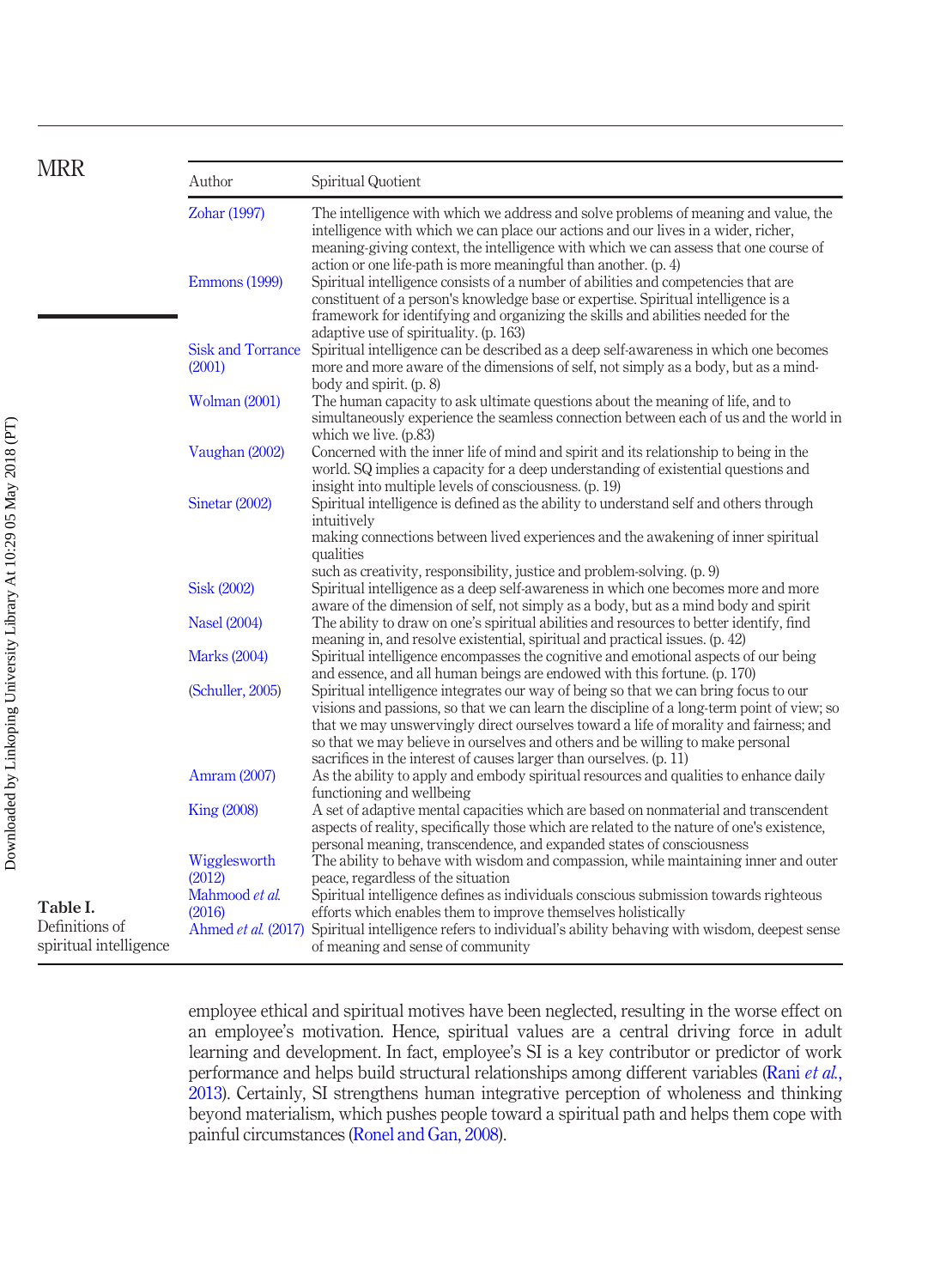<span id="page-5-0"></span>

| 1.<br>2.<br>3.<br>4.<br>5.         | <b>Higher Self/Ego Self-Awareness</b><br>Awareness of own worldview<br>Awareness of life purpose (mission)<br>Awareness of values hierarchy.<br>Complexity of inner thought<br>Awareness of Ego self / Higher Self                            | <b>Universal Awareness</b><br>6. Awareness of interconnectedness of all life 7.<br>Awareness of worldviews of others<br>8. Breadth of time perception<br>9. Awareness of limitations/power of human perception<br>10. Awareness of Spiritual laws<br>11. Experience of transcendent oneness | Spiritual<br>intelligence<br>research |
|------------------------------------|-----------------------------------------------------------------------------------------------------------------------------------------------------------------------------------------------------------------------------------------------|---------------------------------------------------------------------------------------------------------------------------------------------------------------------------------------------------------------------------------------------------------------------------------------------|---------------------------------------|
| 6.<br>7.<br>8.<br>9.<br>10.<br>11. | <b>Higher Self/Ego Self-Mastery</b><br>12. Commitment to spiritual growth<br>13. Keeping Higher Self in charge<br>14. Living your purpose and values<br>15. Sustaining your faith<br>16. Seeking guidance from Higher<br>Power or Higher Self | Social Mastery / Spiritual Presence<br>17. A wise and effective spiritual teacher/mentor 18. A<br>wise and effective change agent<br>19. Makes compassionate and wise decisions 20. A<br>calming, healing presence<br>21. Being aligned with the ebb and flow of life                       | Figure 1.<br>Model of SQ21            |

A holistic HRD (HHRD) model should incorporate the elements of IQ, EQ and SQ as their main contents in enhancing the quality and worthy of employees in the organization. The proposed figure of the HHRD model in an organization is presented in [Figure 2.](#page-5-1)

#### Model of spiritual leadership

Fry presented a model of spiritual leadership used to determine employees' success in the organization. Indeed, spiritual leadership is necessary for the transformation and continued success of a learning organization (Fry *et al.*[, 2017\)](#page-18-12). Spiritual leadership taps into the fundamental needs of both leader and follower for spiritual survival so they become more organizationally committed and productive. Model of spiritual leadership consisted of two domains ([Figure 3\)](#page-6-0):

(1) Creating a vision wherein organization members experience a sense of calling in that their life has meaning and makes a difference.



<span id="page-5-1"></span>Figure 2. Holistic HRD model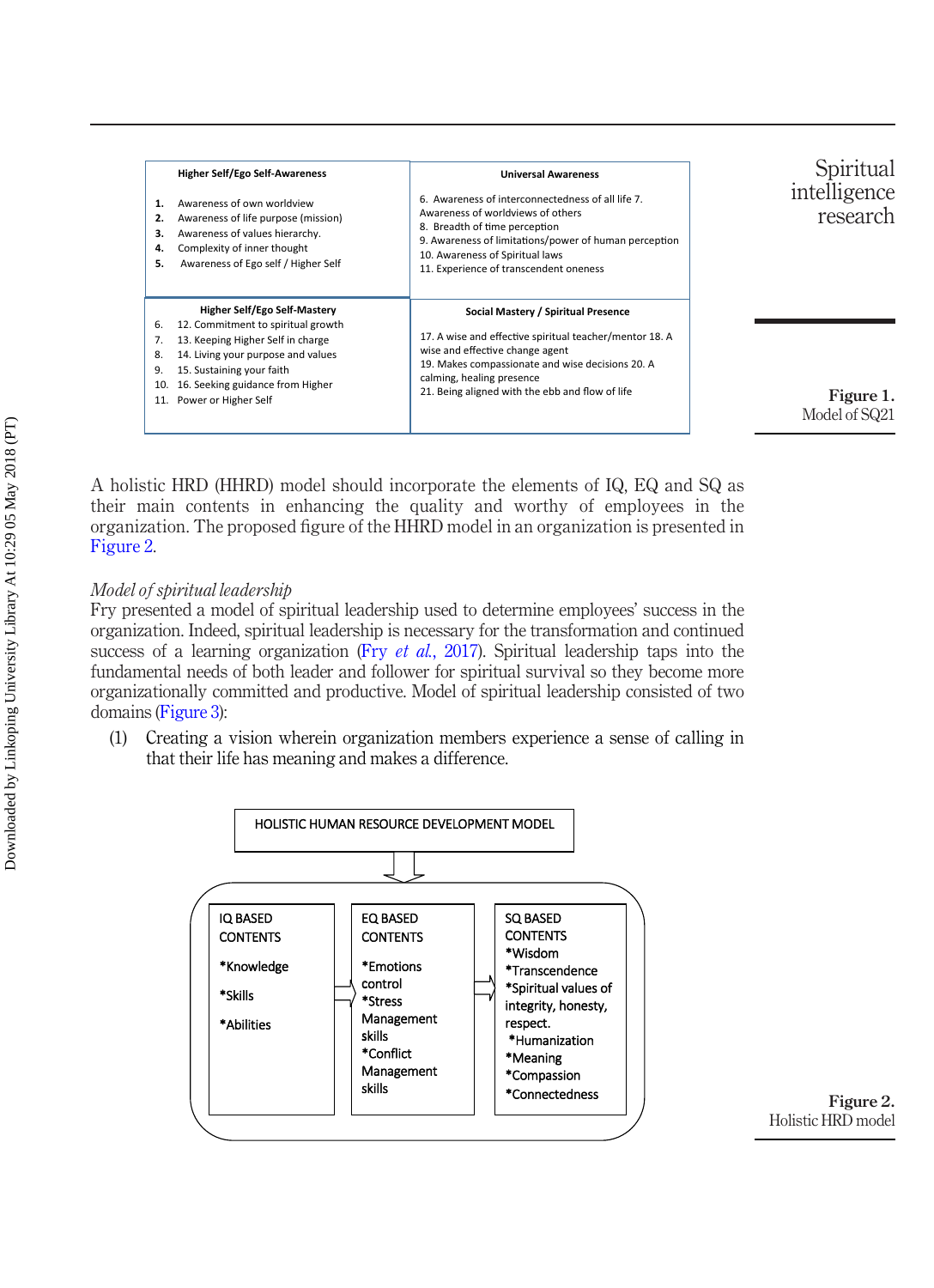(2) Establishing a social/organizational culture based on altruistic love whereby leaders and followers have genuine care, concern and appreciation for both self and others.

#### Key Questions of the Research

Present study implied an integrative and in-depth review of literature to describe the presence of SI-related scholarly research within HRD literature. Three important questions guided the study:

- Q1. What SI studies are published in HRD literature?
- Q2. What topics of SI are established and what findings are obtained?
- Q3. What are the major implications for research and practice?

#### Searching process

To obtain and enrich our knowledge, appropriate studies with keywords on the area multiple electronic databases were searched. For example, Human Resource Abstracts, Education Source, SocINDEX, PsycINFO, Business Source Complete, Education Information Resources Centre, Education Full Text, Academic Search Complete, Central and Eastern European Academic Source, Professional Development Collection, Vocational and Career Collection, Business Abstracts and British Education. These databases were searched using the keywords "Spiritual Quotient" and "HRD" or "Human Resource Development". The term "Spiritual Quotient" was used instead of"Spiritual intelligence"to capture all SI-related studies.

#### Inclusion criteria

The initial search resulted in 150 entries, which were saved, assigned identification numbers and reviewed. For inclusion in this study, an article had to be:

- Published in a peer-reviewed journal;
- Focused on SI within the context of HRD; and
- Written in English.

Only 33 (21.5 per cent) articles found in the initial search, met the inclusion criteria (refer [Table II\)](#page-7-0).

#### Categorization of themes

The reference information and identification codes for each of the articles were put in an excel spreadsheet. The spreadsheet included columns representing author's name,



<span id="page-6-0"></span>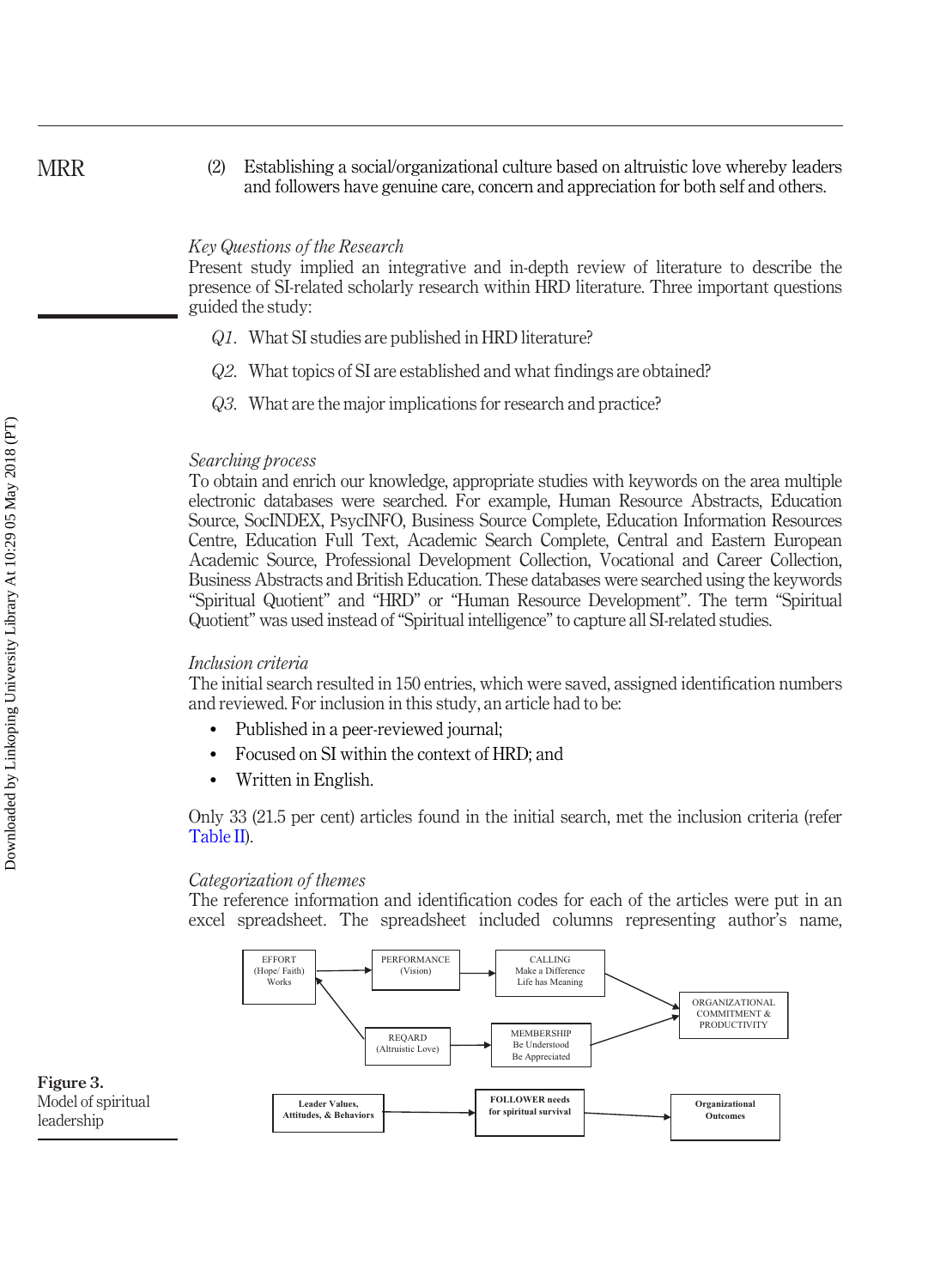<span id="page-7-0"></span>

| Themes                                            | Σò,        | Journal          | (Issue), Year<br>Volume    | Authors                        | Title                                                                                                                                                                                        | Type                     | Method | Country                               |
|---------------------------------------------------|------------|------------------|----------------------------|--------------------------------|----------------------------------------------------------------------------------------------------------------------------------------------------------------------------------------------|--------------------------|--------|---------------------------------------|
| Connection<br>Between SI and<br>HRD<br>Conceptual |            | <b>HRMID</b>     | 14(5), 2006                | Mike George                    | Practical application of spiritual<br>intelligence in the workplace                                                                                                                          | Conceptual               |        | UК                                    |
|                                                   | <u>လ က</u> | <b>JMSR</b><br>Ê | 40(1), 2008<br>13(4), 2016 | Richard Peregoy<br>Natti Ronel | The Experience of Spiritual Intelligence<br>Toward a further understanding of<br>work as                                                                                                     | Conceptual<br>Conceptual |        | Israel<br>USA                         |
|                                                   |            | IJPR             | 13(1) 2003                 | Anthony C. Edwards             | Intelligence Debate: Are Some<br>Response to the Spiritual<br>Conceptual<br>Spiritual                                                                                                        | Conceptual               |        | UK                                    |
|                                                   | LC         | IJPR             | 10(1) 2000                 | John D. Mayer                  | Spiritual Intelligence or Spiritual<br>Distinctions Needed Here?                                                                                                                             | Conceptual               |        | <b>USA</b>                            |
|                                                   |            | $\mathbb{R}$     | 28(5) 2010                 | Jose Luis Daniel               | spirituality on team effectiveness<br>The effect of workplace<br>Consciousness?                                                                                                              | Conceptual               |        | USA                                   |
|                                                   |            | <b>JMP</b>       | 17(3) 2002                 | Howard, S                      | A spiritual perspective on learning in<br>the workplace                                                                                                                                      | Conceptual               |        | ŬК                                    |
|                                                   |            | JBE              | 78(4) 2008                 | Gotsis, G. and Z.<br>Kortezi   | Philosophical foundations of workplace<br>spirituality: A critical approach                                                                                                                  | Conceptual               |        | Greece                                |
|                                                   | 0          | IJPR             | 10(1) 2000                 | Robert A. Emmons               | Is Spirituality an Intelligence?<br>Motivation,                                                                                                                                              | Conceptual               |        | <b>USA</b>                            |
|                                                   | $\approx$  | $\mathbb{R}$     | 25(9) 2006                 | Joan F. Marques                | An examination of the ripple effect that<br>enhances quality of life in- and outside<br>Cognition, and the Psychology of<br>the work environment<br>The spiritual worker<br>Ultimate Concern | Conceptual               |        | USA                                   |
|                                                   |            |                  |                            |                                |                                                                                                                                                                                              |                          |        | $_{\footnotesize (continued)}$        |
|                                                   |            |                  |                            |                                |                                                                                                                                                                                              |                          |        |                                       |
| Table II.<br>SI Related articles                  |            |                  |                            |                                |                                                                                                                                                                                              |                          |        | Spiritual<br>intelligence<br>research |
|                                                   |            |                  |                            |                                |                                                                                                                                                                                              |                          |        |                                       |

Downloaded by Linkoping University Library At 10:29 05 May 2018 (PT) Downloaded by Linkoping University Library At 10:29 05 May 2018 (PT)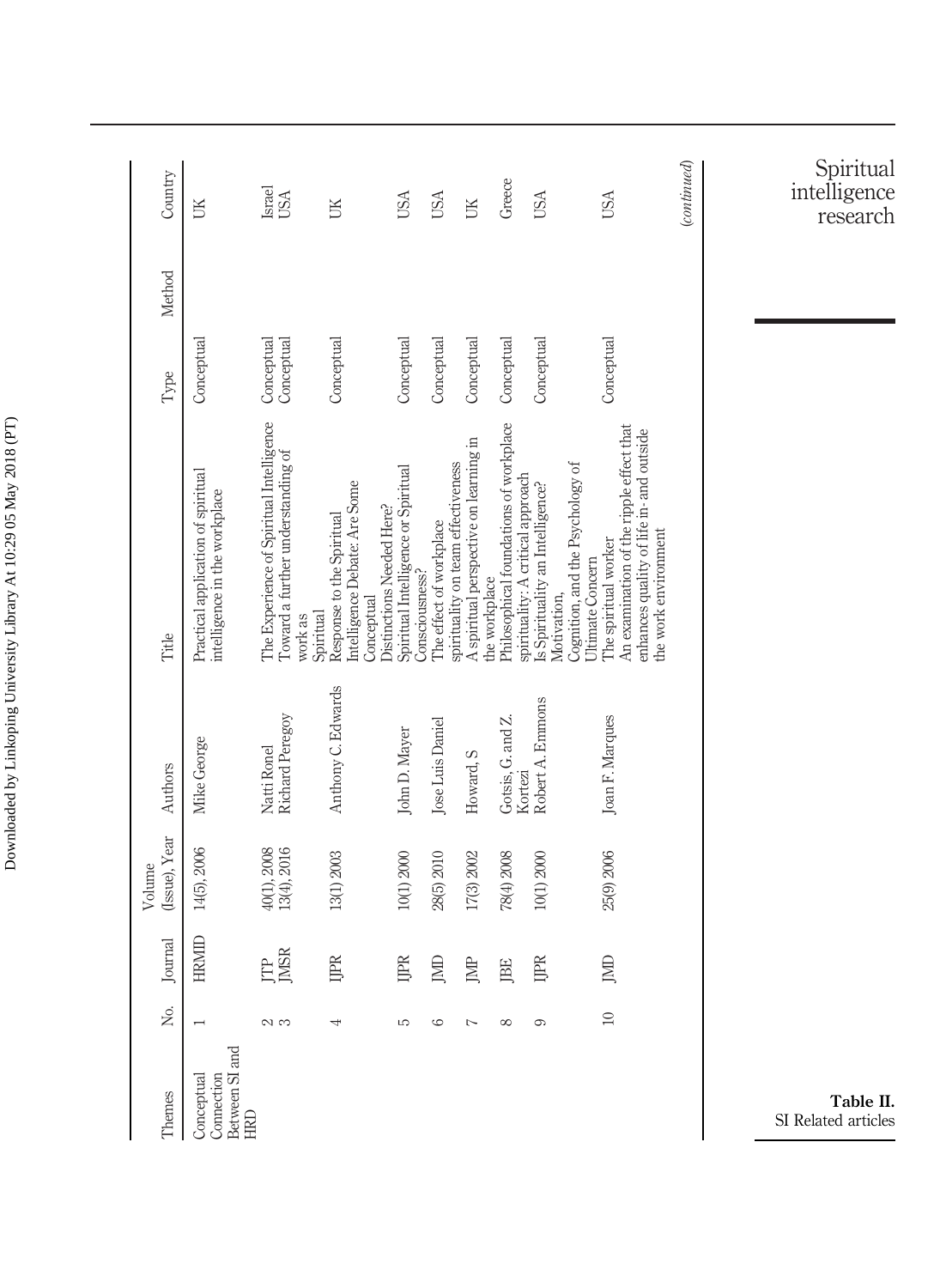| <b>MRR</b> | Country                 | Malaysia                                                                   | Canada                                                                | Malaysia                                                                              | USA                                                             | UК                                                                 | <b>USA</b>                                                                  | UK                                         | <b>USA</b>                                           | <b>USA</b>                                                                                                                | Australia                                                                                                                        | $_{(continued)}$ |
|------------|-------------------------|----------------------------------------------------------------------------|-----------------------------------------------------------------------|---------------------------------------------------------------------------------------|-----------------------------------------------------------------|--------------------------------------------------------------------|-----------------------------------------------------------------------------|--------------------------------------------|------------------------------------------------------|---------------------------------------------------------------------------------------------------------------------------|----------------------------------------------------------------------------------------------------------------------------------|------------------|
|            | Method                  |                                                                            |                                                                       |                                                                                       |                                                                 |                                                                    | Quantitative                                                                |                                            |                                                      |                                                                                                                           |                                                                                                                                  |                  |
|            | Type                    | Conceptual                                                                 | Empirical                                                             | Conceptual                                                                            | Conceptual                                                      | Conceptual                                                         | Empirical                                                                   | Conceptual                                 | Conceptual                                           | Conceptual                                                                                                                | Conceptual                                                                                                                       |                  |
|            | Title                   | Holistic Human Resource Development:<br>Balancing the Equation through the | Development of a Holistic Model of<br>Inclusion of Spiritual Quotient | Spiritual Intelligence (SQ): A Holistic<br><b>Framework</b> for Human<br>Spirituality | Toward a theory of spiritual leadership<br>Resource Development | The spirited leader: the potential<br>of spiritual intelligence to | Impact of spiritual leadership on unit<br>improve leadership<br>performance | Change management or<br>change leadership? | Spiritual Leadership as a Model for<br><b>Slamic</b> | An experiential learning model for<br>leadership of worlds "made"<br>Organizational spiritual<br>and "found"<br>eadership | organizational contexts and its<br>relation to transformational,<br>Conceptualising spiritual<br>leadership in secular<br>"feel" |                  |
|            | Authors                 | Ahmed, A et al                                                             | Martin Rovers PhD &                                                   | Ahmed, A et al.<br>Lucie Kocum                                                        | Louis W. Fry                                                    | Peter Hyson                                                        | L.W Fry et al.                                                              | Roger Gill                                 | Eleftheria Egel &<br>Louis W. Fry                    | Eugene Z. Geh                                                                                                             | Joanna Crossman                                                                                                                  |                  |
|            | (Issue), Year<br>Volume | 23(3) 2016                                                                 | 12(1) 2010                                                            | 26(1) 2016                                                                            | 14(1) 2003                                                      | 9(3) 2013                                                          | 22(1) 2011                                                                  | 3(4) 2002                                  | 19(1) 2017                                           | 35(2) 2014                                                                                                                | $31(7)$ $2010$                                                                                                                   |                  |
|            | Journal                 | JHV                                                                        | <b>JSMH</b>                                                           | <b>APMR</b>                                                                           | $\Omega$                                                        | <b>IJLPS</b>                                                       | $\Box$                                                                      | JCM                                        | $\mathbb{E}$                                         | LODJ                                                                                                                      | LODJ                                                                                                                             |                  |
|            | Χo.                     | Ξ                                                                          | 12                                                                    | $\mathbf{13}$                                                                         | $\overline{14}$                                                 | $\overline{15}$                                                    | $16\,$                                                                      | $\overline{17}$                            | $\frac{8}{2}$                                        | 19                                                                                                                        | $\boldsymbol{\mathcal{Z}}$                                                                                                       |                  |
| Table II.  | Themes                  | SI Holistic<br>Mechanism                                                   |                                                                       |                                                                                       | SI and<br>Leadership                                            |                                                                    |                                                                             |                                            |                                                      |                                                                                                                           |                                                                                                                                  |                  |

Downloaded by Linkoping University Library At 10:29 05 May 2018 (PT) Downloaded by Linkoping University Library At 10:29 05 May 2018 (PT)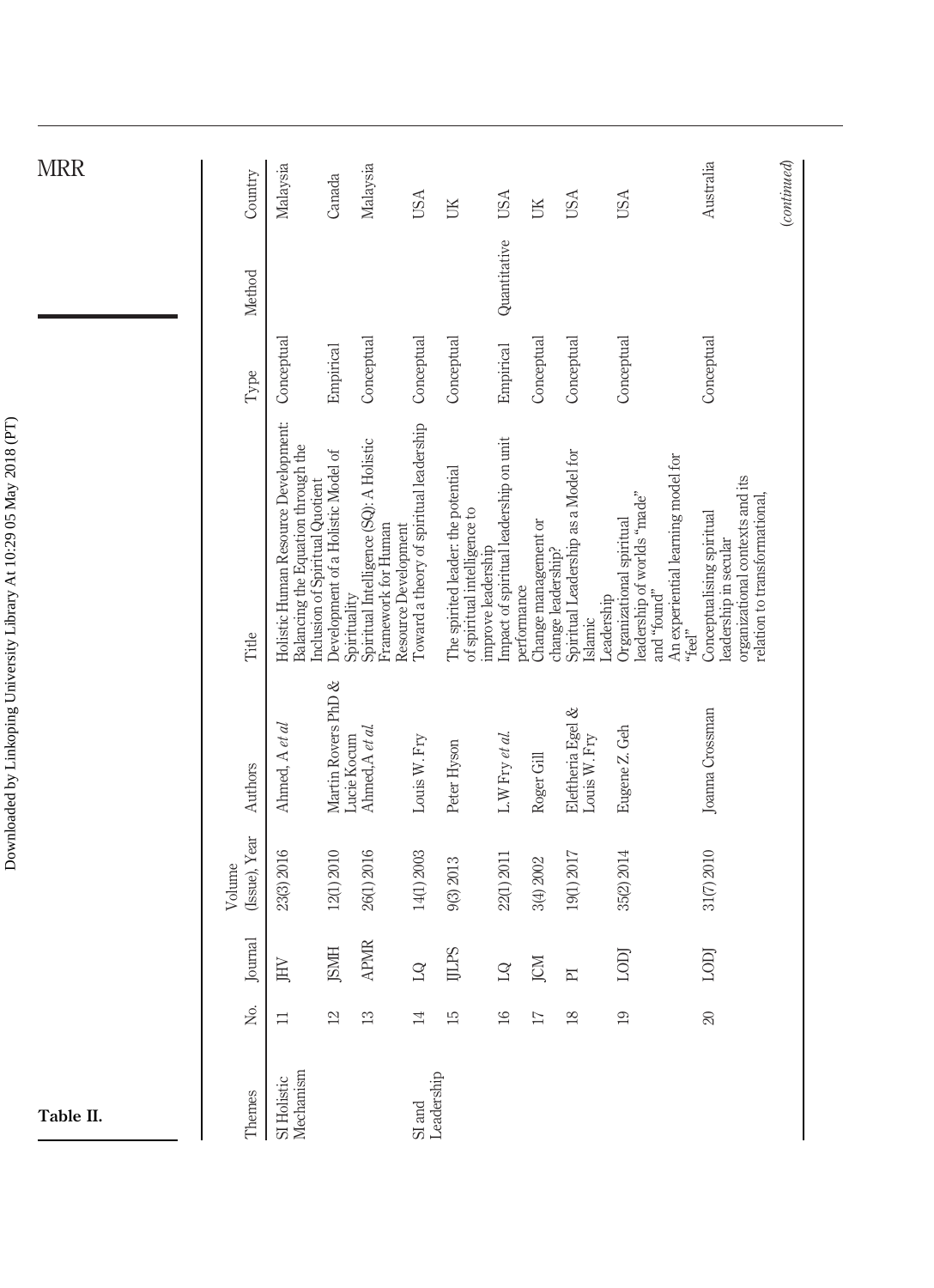|                   |                  |                         | Volume                  |                                                   |                                                                                                                  |                          |              |                           |
|-------------------|------------------|-------------------------|-------------------------|---------------------------------------------------|------------------------------------------------------------------------------------------------------------------|--------------------------|--------------|---------------------------|
| Themes            | Š.               | Journal                 | (Issue), Year           | Authors                                           | Title                                                                                                            | Type                     | Method       | Country                   |
|                   | $\mathbb{Z}$     | <b>HRMR</b>             | 17(1) 2007              | Scott A. Quatro,                                  | Developing holistic leaders: Four<br>servant and environmental<br>leadership                                     | Conceptual               |              | USA                       |
|                   |                  |                         |                         | David A. Waldman b,<br>Benjamin M. Galvin         | development and practice<br>domains for leadership                                                               |                          |              |                           |
|                   | $22\,$<br>$23\,$ | <b>JMSR</b><br>$\Omega$ | 16(1) 2005<br>2(1) 2005 | David A. Cowan<br>Laura Reave                     | Spiritual values and practices related to<br>Translating Spiritual Intelligence into<br>leadership effectiveness | Conceptual<br>Conceptual |              | Canada<br><b>USA</b>      |
|                   |                  |                         |                         |                                                   | Competencies<br>Leadership                                                                                       |                          |              |                           |
|                   | $\mathbb{Z}$     | <b>JMSR</b>             | 12(4) 2015              | Fairholm&Taylor W.<br>Matthew R.<br>Gronau        | Spiritual leadership in the work of<br>public administrators                                                     | Empirical                | Qualitative  | <b>USA</b>                |
| SI<br>Measurement | $25$             | <b>Sult</b>             | 28(1) 2009              | King, David B                                     | Measure of Spiritual Intelligence<br>A Viable Model and Self-Report                                              | Empirical                | Quantitative | Canada                    |
|                   | 26               | JRH                     | 55(1) 2016              | Mohammad-Elyas<br>Amirian, Masoud<br>Fazilat-Pour | Simple and Multivariate Relationships<br>Intelligence with General Health and<br>Between Spiritual<br>Happiness  | Empirical                | Quantitative | Iran                      |
|                   | 27               | <b>JMSR</b>             | 6(3) 2009               | Thomas N. Martin &<br>John C. Hafer               | intelligence, and performance: a test of<br>Models of emotional intelligence,<br>spiritual                       | Empirical                | Quantitative | <b>USA</b>                |
|                   |                  |                         |                         |                                                   | Biberman, and McKeage<br>Tischler,                                                                               |                          |              |                           |
|                   |                  |                         |                         |                                                   |                                                                                                                  |                          |              | (continued)               |
|                   |                  |                         |                         |                                                   |                                                                                                                  |                          |              |                           |
| Table II.         |                  |                         |                         |                                                   |                                                                                                                  |                          |              | S<br>inte<br>$\mathbf{r}$ |

Downloaded by Linkoping University Library At 10:29 05 May 2018 (PT) Downloaded by Linkoping University Library At 10:29 05 May 2018 (PT)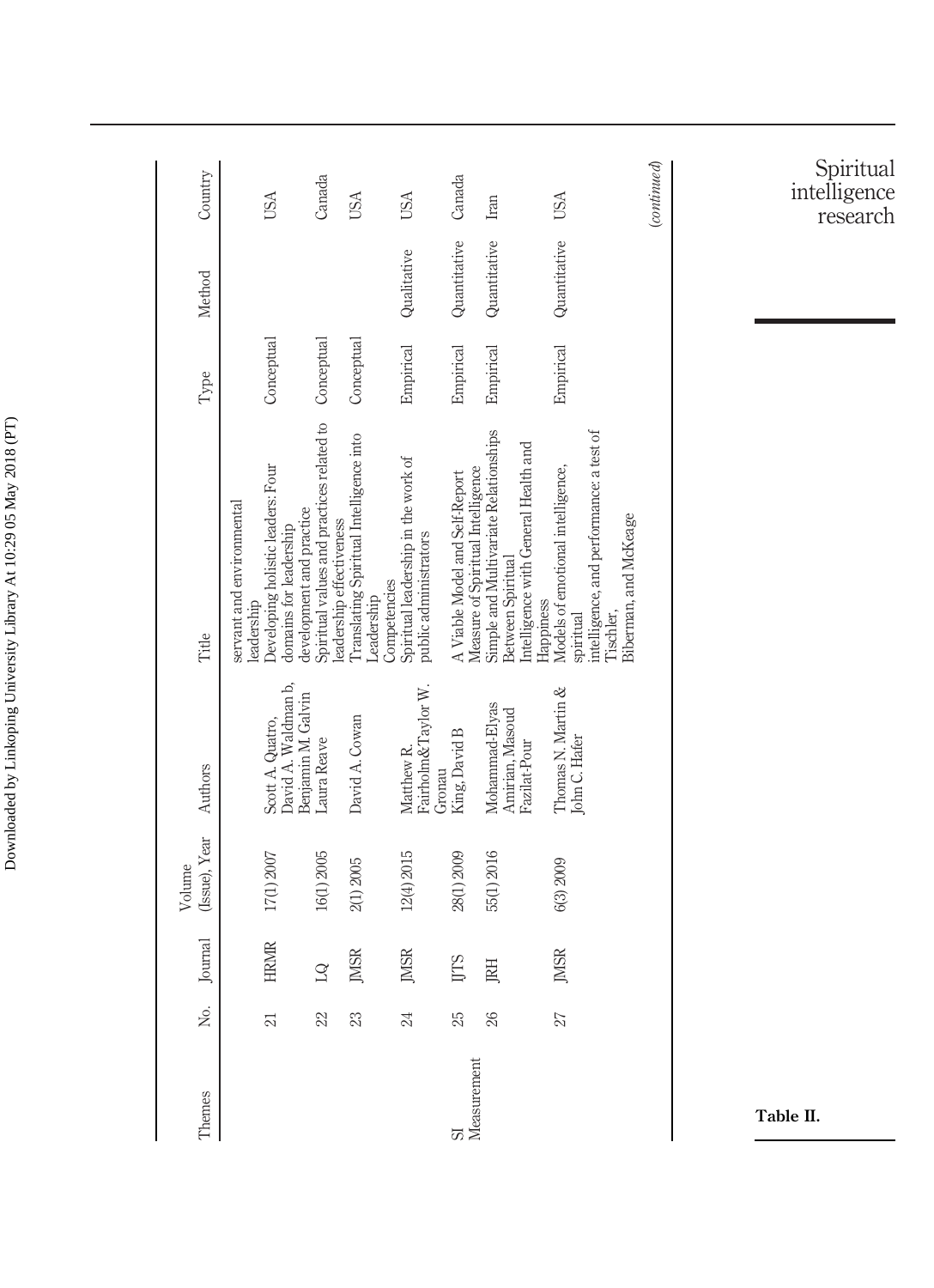| RR         | Country                 | <b>USA</b>                                               | & China<br>Taiwan                                                                       | Malaysia                                                                                       |                                                                                                                            | <b>USA</b>                                                                                   | <b>USA</b>                                                                           |
|------------|-------------------------|----------------------------------------------------------|-----------------------------------------------------------------------------------------|------------------------------------------------------------------------------------------------|----------------------------------------------------------------------------------------------------------------------------|----------------------------------------------------------------------------------------------|--------------------------------------------------------------------------------------|
|            |                         |                                                          |                                                                                         |                                                                                                | UК                                                                                                                         |                                                                                              |                                                                                      |
|            | Method                  | Quantitative                                             | Quantitative                                                                            | Qualitative                                                                                    |                                                                                                                            |                                                                                              |                                                                                      |
|            | Type                    | Empirical                                                | Empirical                                                                               | Empirical                                                                                      | Conceptual                                                                                                                 | Conceptual                                                                                   | Conceptual                                                                           |
|            | Title                   | conceptualization and measure<br>Spirituality at work: A | A cross-sectional questionnaire survey<br>A study of nurses' spiritual<br>intelligence: | Spiritual Intelligence in Women<br>Academic Leadership Practice<br>Effectiveness of the use of | Actualization for A Sustainable Future<br>Transpersonal Potential Toward<br>Spiritual Intelligence: Evolving<br>Ecological | Building spiritual capabilities to<br>sustain sustainability-based<br>competitive advantages | Toward A Spirituality Mode of Firm<br>Sustainability Strategic Planning<br>Processes |
|            | Authors                 | Ashmos, D.P., &<br>Duchon, D                             | Ke-Ping Yang,<br>Xiu-Ying Mao                                                           | Ramachandaran, S.<br>D. et al                                                                  | Mick Collins                                                                                                               | Stead&W. Edward<br>Jean Garner<br>Stead                                                      | Katelin Barron &Shih<br>Yung Chou                                                    |
|            | (Issue), Year<br>Volume | 9(2) 2000                                                | 44(1) 2007                                                                              | 31(2) 2017                                                                                     | 66(5) 2010                                                                                                                 | 11(2) 2014                                                                                   | 12(1) 2017                                                                           |
|            | Journal                 | $\mathbb N$                                              | <b>IJNS</b>                                                                             | IJEM                                                                                           | F                                                                                                                          | <b>JMSR</b>                                                                                  | <b>SBR</b>                                                                           |
|            | Ź.                      | 28                                                       | $29\,$                                                                                  | $\boldsymbol{\mathrm{30}}$                                                                     | 51                                                                                                                         | 32                                                                                           | 33                                                                                   |
| ble $II$ . | Themes                  |                                                          |                                                                                         |                                                                                                | SI and<br>Sustainability                                                                                                   |                                                                                              |                                                                                      |

MR

Downloaded by Linkoping University Library At 10:29 05 May 2018 (PT) Downloaded by Linkoping University Library At 10:29 05 May 2018 (PT)

Tal

 $\overline{a}$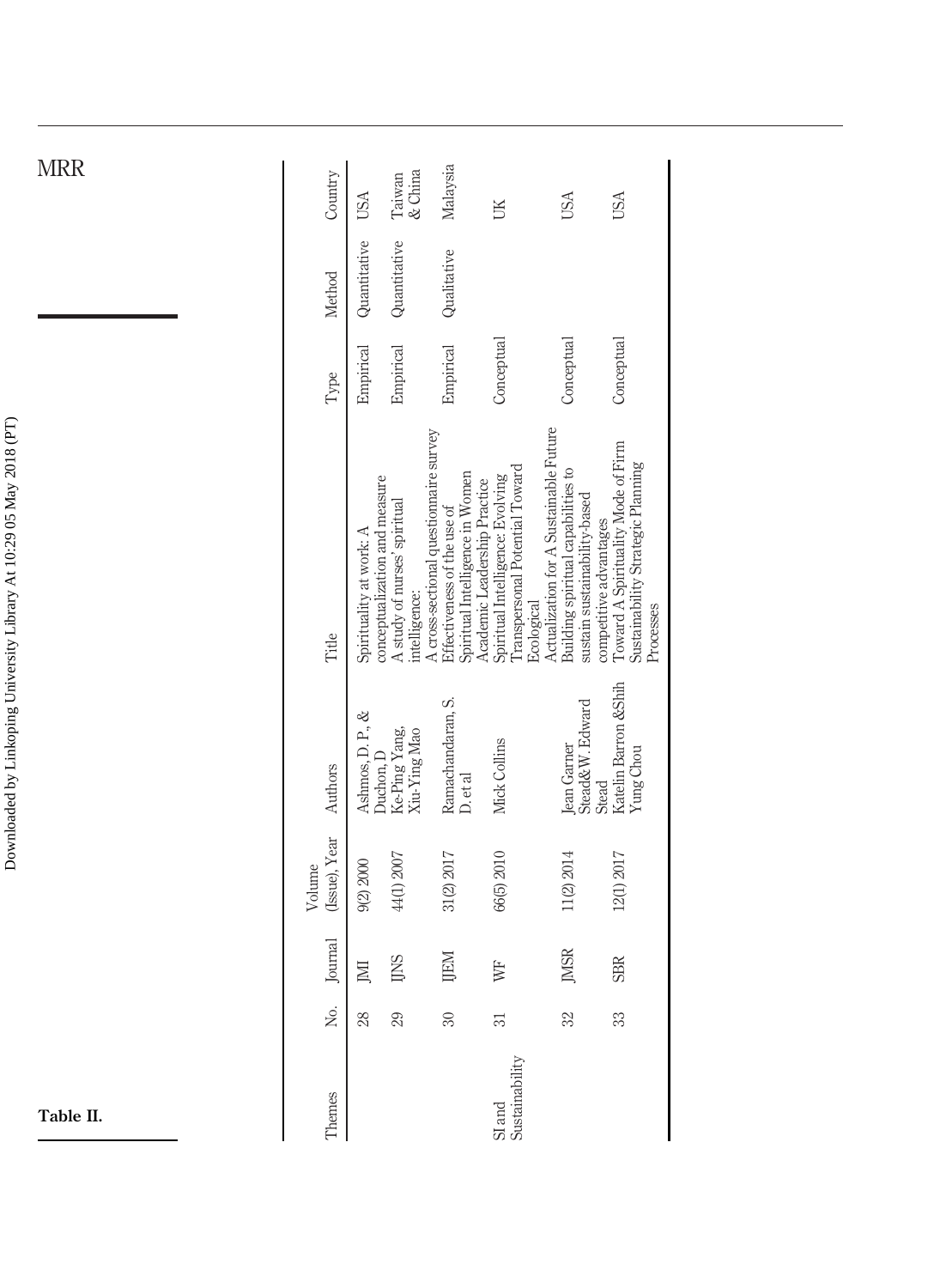publication year, journal title, study type (conceptual vs empirical), research method (qualitative, quantitative or mixed), study purpose, study findings, SI model used, implications for research and practice and recommendations for further research. To assess the addressed topics and obtained findings, the authors thematically categorized the articles. Five major categories emerged through a process of content analysis describing the presence of SI-related research in HRD. The themes included the following:

- (1) Conceptual connections between SI and HRD: Discussions on the links between SI and the theory and practice of HRD.
- (2) SI and holistic mechanism: A holistic approach to consider the role and function of human resources in organization with the inclusion of SI in the formulation of HRD programs.
- (3) SI and leadership: The role of SI in building leadership capacity and its links to leadership performance.
- (4) SI Measurement: Descriptions, analysis, discussions and criticisms related to measuring SI.
- (5) SI and Sustainability: The impact of SI training on the sustainability.

#### **Results**

#### SI articles in HRD

The 33 SI-related articles were published between 2000 and 2017 across 23 peer-reviewed journals [\(Table II](#page-7-0)). The publishing journals included Journal of Management, Spirituality & Religion (five articles, 16 per cent), The International Journal for the Psychology of Religion (three articles, 10 per cent), The Leadership Quarterly (three articles, 10 per cent), Journal of Management Development (two articles, 6 per cent), Leadership & Organization Development Journal (two articles, 6 per cent), Human Resource Management International Digest (one article, 3 per cent), The Journal of Transpersonal Psychology (one article, 3 per cent), Journal of Managerial Psychology (one article, 3 per cent), Journal of business ethics (one article, 3 per cent), Journal of Human Values (one article, 3 per cent), Journal of Spirituality in Mental Health (one article, 3 per cent), Administration & Public Management Review (one article, 3 per cent), The International Journal of Leadership in Public Services (one article, 3 per cent), Journal of Change Management (one article, 3 per cent), Public Integrity (one article, 3 per cent), Human Resource Management Review (one article, 3 per cent), International Journal of Transpersonal Studies (one article, 3 per cent), Journal of Religion and Health (one article, 3 per cent), Journal of Management Inquiry (one article, 3 per cent), International Journal of Nursing Studies (one article, 3 per cent), International Journal of Educational Management (one article, 3 per cent), World Futures (one article, 3 per cent) and Society and Business Review, (one article, 3 per cent) (Refer [Figure 4](#page-12-0)).

Journal of Management, Spirituality & Religion was the most consistent publisher of SIrelated research, containing 16 per cent of the total articles. Further, 60 per cent of the articles were conceptual, and 40 per cent were empirical. The empirical studies were quantitative and qualitative for the measurement of SI. Authors also categorized SI articles by countries (Refer [Figure 5\)](#page-12-1).

#### Topics addressed and findings obtained in the SI-related research within HRD

The five key themes that emerged from the content analysis of the reviewed articles described the presence of SI-related research within HRD. Each theme is discussed in detail in the following sections.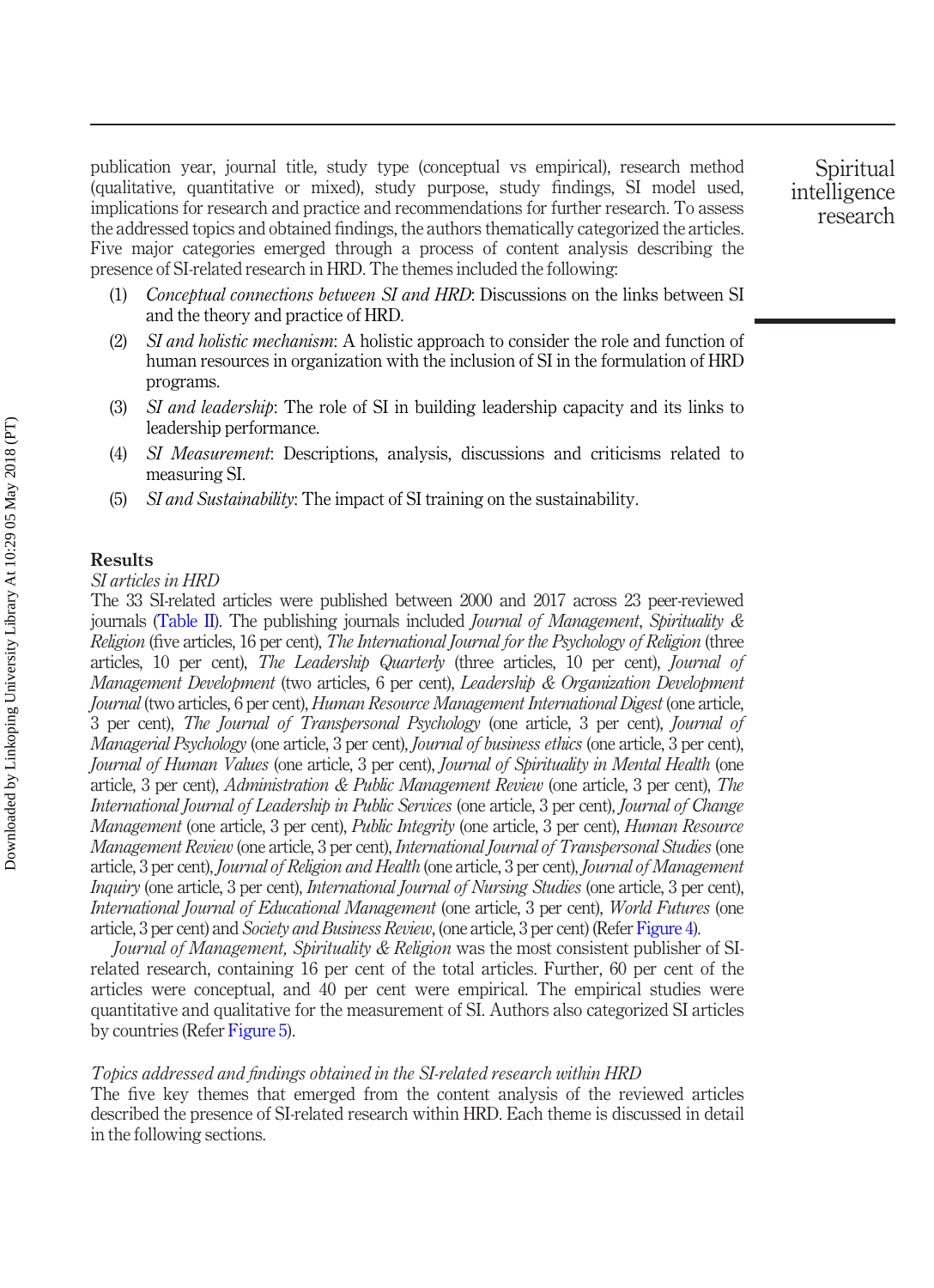<span id="page-12-1"></span><span id="page-12-0"></span>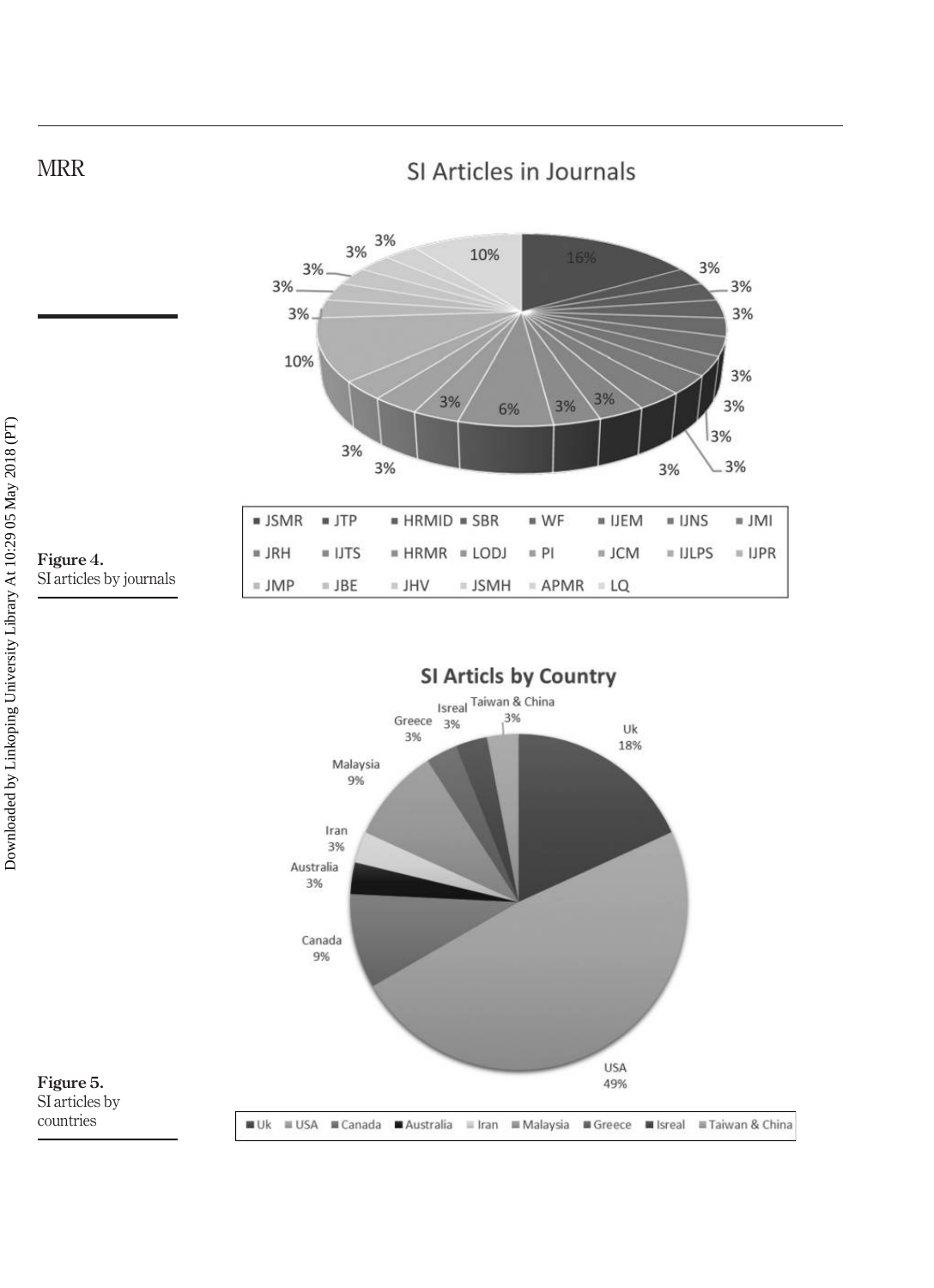#### Conceptual connections between HRD and SI

In the new world economy, the human spirit is a core issue in the business paradigm ([Mayer,](#page-19-16) [2000\)](#page-19-16). Also, SI improves workplace productivity. HRD is a field dedicated to unleashing human expertise to improve performance [\(Emmons, 2000\)](#page-18-8). HRD has moved beyond training and development to encompass an array of needs for preparing, recruiting, developing, supporting and terminating employees and professionals within organizations ([Luis Daniel,](#page-18-13) [2010\)](#page-18-13). Appropriate training programs and activities performed by the organization in line with the SI definitions and scopes are predicted to be the best solution to the said phenomenon ([Ronel and Gan, 2008](#page-19-11)). SI is the ultimate intelligence [\(Zohar and Marshall,](#page-20-11) [2004\)](#page-20-11) that is required in the development process of the HRD model. However, there is lack of understanding of SI in the organization ([King and DeCicco, 2009;](#page-18-14) [Ronel and Gan, 2008\)](#page-19-11). The reason behind this is that organizations do not have awareness about the value of SI [\(Dalcher, 2014](#page-17-5)). The existence of SI in the organization will develop self-awareness, behavior, judgment of self-control, decision power, flexibility, adaptability, vision, consciousness, value, sense and intuition of the employee. Therefore, SI helps employees evolve toward betterment of the organization. In organizational development, the inclusion of SI in the HRD model will provide significant and effectual role of employees in progressing the organization. In addition, at present, it is claimed that SQ-related trainings have not been practiced in the organization ([Zohar and Marshall, 2004](#page-20-11)).

#### SI holistic mechanism

According to [Kuchinke \(2013\)](#page-18-15), previous HRD research and theories generally are not based on the holistic and self-directed approach for employees' development at work. However, HRD literature shows that there is lack in holistic understanding of human resources in coming out with a holistic HRD program (Ahmed *et al.*[, 2016b](#page-17-6)). Therefore, there is a great call for redesigning HRD philosophy in a holistic manner to establish greater satisfaction for all stakeholders ([Marques, 2005\)](#page-19-17). [Rovers and Kocum \(2010\)](#page-19-18) perceived that the holistic viewpoint was fundamental to humanistic psychology and existentialism that support organization development, employee training and development in prior theories. The holistic development of employees and building learning communities where the organization exploits spiritual needs of people is considered as a new initiative in the HRD process [\(Ahmed](#page-17-0) et al., 2016a; [Fenwick and](#page-18-16) [Lange, 1998](#page-18-16)).

However, to be a successful company in today's world, a combination of both EQ and IQ programs might not be sufficient in producing good results for employees [\(Cherniss, 2001](#page-17-7); [Goleman, 2006\)](#page-18-17) because in this age of knowledge and creativity, other intelligence, which is SQ, might be a determining factor ([King, 2010\)](#page-18-18).

In the present scenario, the presence of knowledgeable employees in the industry was discovered to be overwhelmed with cognitive capabilities. Employees are becoming better in coping with their emotion while dealing with a chaotic situation, stressful working environment and over demanding tasks. Additionally, there are still organizations struggling with unethical act or behavior of their employees, reckless decisions-making and serious misconduct of their staff, which contributed to a great loss to the organizations' income. These kinds of issues strongly associated with the issues of employee's SQ disparity [\(Vasconcelos, 2015\)](#page-20-12). This argument was supported by [Zohar and Marshall \(2000\)](#page-20-13) that SI is evolving as a unique approach in developing and molding higher quality of holistic employees yet getting serious attention of the employers. Despite the view of [Goleman](#page-18-19) [\(1995\)](#page-18-19), which claimed that organizational success depends on the establishment of 80 per cent EQ and 20 per cent IQ, [Zohar and Marshall \(2004\)](#page-20-11) further argued that IQ and EQ are not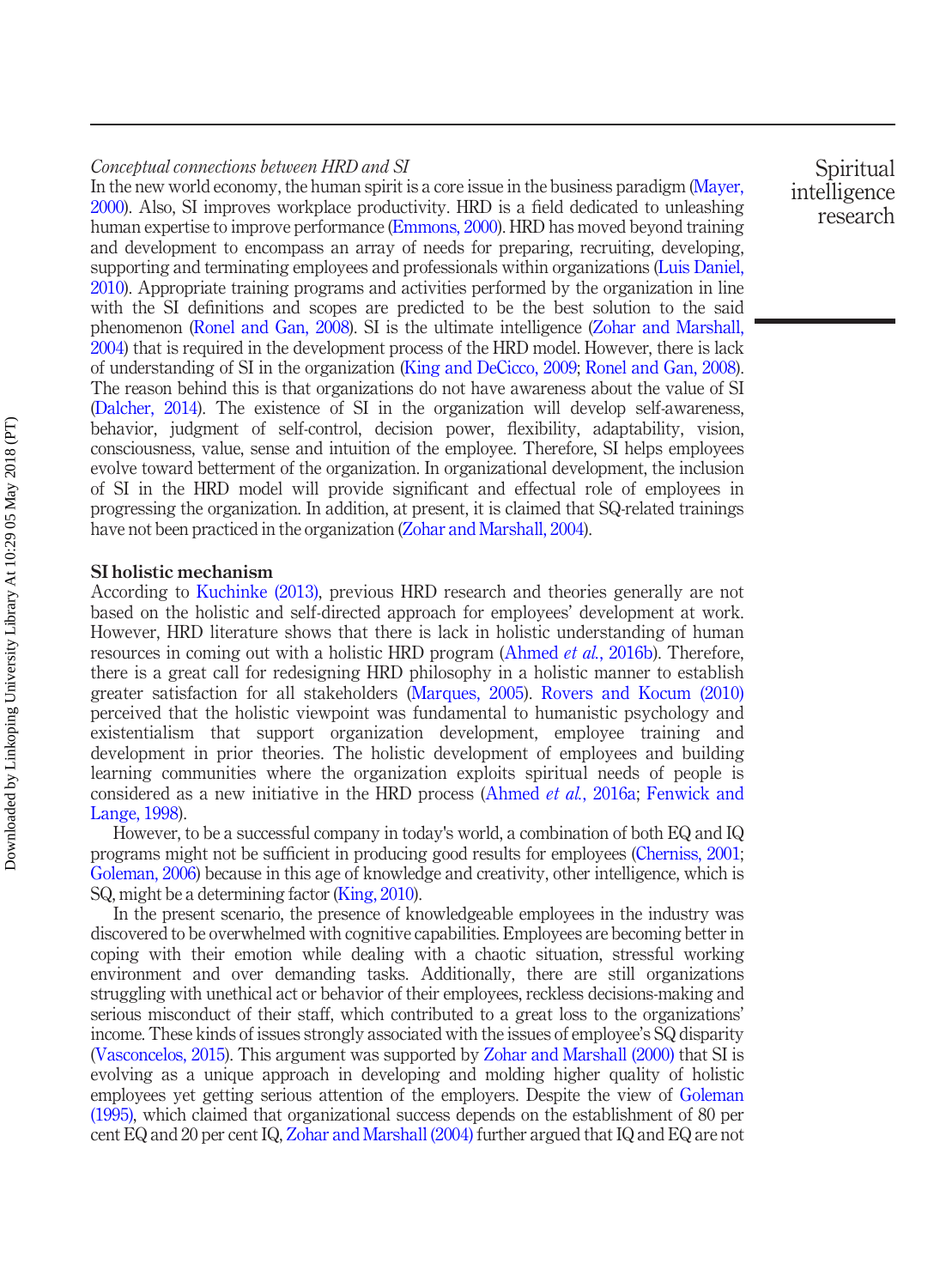the only predicator of organization's success because computers have IQ and animals can have EQ. However, SQ would differentiate the abilities of human beings. As a conclusion, organizational sustainability has been proved to fail due to negligence to the SQ element in the organizational development program. The employees who are the main asset of the organization need to holistically develop (IQ, EQ and SQ) in ensuring the organizational sustainability.

#### SI measurement

Many instruments of varying value have been developed to measure SI. The three ecumenical instruments that, from the author's viewpoint, are valid and worthy tools for assessing SI are King's Spiritual Intelligence Self-Report Scale (SISRI-24), Amram's Integrated Spiritual Intelligence Scale (ISIS) and Wigglesworth's SQ21 – The Twenty-One skills of Spiritual Intelligence. The most comprehensive work on testing SI was by [King](#page-18-1) [\(2008\)](#page-18-1); this work developed a self-report measure, the Spiritual Intelligence Self-Report Inventory (SISRI-24) with a psychometric and statistical support.

#### SI and leadership

Leadership is a top priority for organisations and one of the most researched and debated topics in organisational sciences [\(Crossman, 2010](#page-17-8); Fry et al.[, 2017](#page-18-12)). The Leadership Quarterly journal served as a vehicle for advancing the field of spiritual leadership as a focused area of inquiry within the broader context of workplace spirituality [\(Fry, 2005](#page-18-20)). Based on Fry *[et al.](#page-18-12)* [\(2017\)](#page-18-12), SI highlighted the role of spiritual leadership effectiveness and confronted the conventional thinking that spiritual capabilities had no place in leadership excellence. In addition, Zohar'[s \(2016\)](#page-20-14) published book "The Quantum Leader: A Revolution in Business Thinking and Practice" is observable within the academic literature. While some scholars argued that SI is meaningfully related to the most effective styles of leadership ([Hyson,](#page-18-21) [2013](#page-18-21)), there are others who argued that the reported associations between SI and leadership are exaggerated ([Ramachandaran](#page-19-19) et al., 2017). Both perspectives were demonstrated in articles within this review.

Taking a contradictory perspective, Fry *et al.* [\(2017\)](#page-18-12) supported the role of SI in leadership and explained how SI was needed for leaders to get along with the employees and increase their engagement in the workplace. The positive role of SI in leaders' performance was empirically supported by Benefiel *et al.* [\(2014\)](#page-17-9) who reported a significant association with certain SI abilities.

#### SI and sustainability

Sustainability suggests resource conservation and protection of the natural and social environment. However, to reach a sustainable society, it is crucial to take into account the significance of a variety of social issues such as social values, contentment, sharing, goodwill for all and so on [\(Stead and Stead, 2014](#page-20-15)). In the competitive world today, we need to have a spiritual basis for the realization of sustainable development in organizations ([Barron](#page-17-10) [and Chou, 2017](#page-17-10)). Organizational sustainability requires a true revolution of our basic values, the development of a spiritual core to our organization and building of institutions that direct our actions in harmony with these values [\(Collins, 2010\)](#page-17-3). We need an overview, which recognizes the interrelation of things, and view the organization in the most holistic way possible. A spiritual element, which is almost diminished these days in our organizations can help develop a foundation, carrying specific values for these systems, and can motivate us to be sustainable ([Akhtar](#page-17-2) et al., 2015; [Collins, 2010\)](#page-17-3) (Refer [Figure 6\)](#page-15-0).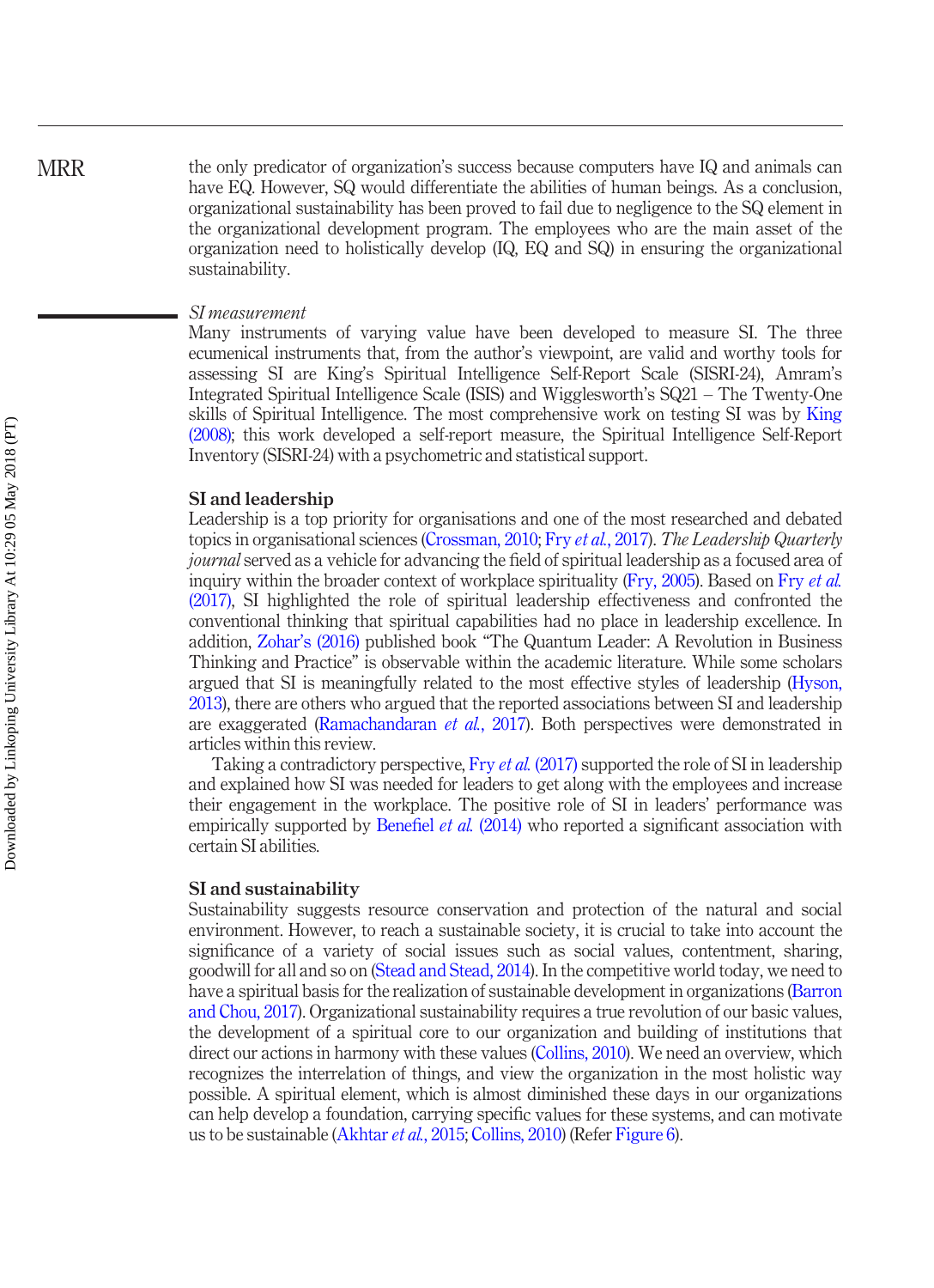

#### **Discussion**

<span id="page-15-0"></span>Scholarly evidence proved that individuals embracing SI are able to contribute in a meaningfully effective way toward the organization in creating the host of positive organizational outcomes. In contrast, the function of HRD is to enhance employee wisdom, their commmitment and motivation in organizations. In fact, it is argued that there is a wellestablished link between the SI and HRD constructs ([Brooks and Muyia Nafukho, 2006](#page-17-11); [Nafukho, 2009\)](#page-19-20). The great pursuit of HRD researchers in identifying SI through learning activities led to the application of quasi-experimental studies. According to the findings, it reveals that individual engagement in SI trainings does not build higher SI among employees ([Luis Daniel, 2010](#page-18-13); [Ronel and Gan, 2008\)](#page-19-11). However, when these trainings are integrated by learning activities with greater cordination, the possibility of change in the system is much higher ([Kuchinke, 2013](#page-18-15)).

Training transfer is a target for any training intervention including SI. Notwithstanding the existence of SI development programs and the implication of such trainings transfer, the exploration in this domain is minimal. The training design and inputs are also essential but missing in the scholarly works. However, researchers failed to design and incorporate SI values in their studies that are not able to depict the details of training interventions communicated to the individuals for the process of spiritual development [\(Rego and Pina e](#page-19-9) [Cunha, 2008\)](#page-19-9).

The validity and reliability of integrating SI together with the training processes in organizations are rational as SI traits are found strong connection with having certain career development opportunities in organizations. For example, SI has several number of spiritual values of managers required for participants necessary criteria for professionals' development ([Rego and Pina e Cunha, 2008\)](#page-19-9).

#### Implications for future research

This thematic review has offered number of future directions in the area of SI and HRD. Mainstream literature revealed that SI studies focus on the results of pre-tests and post-tests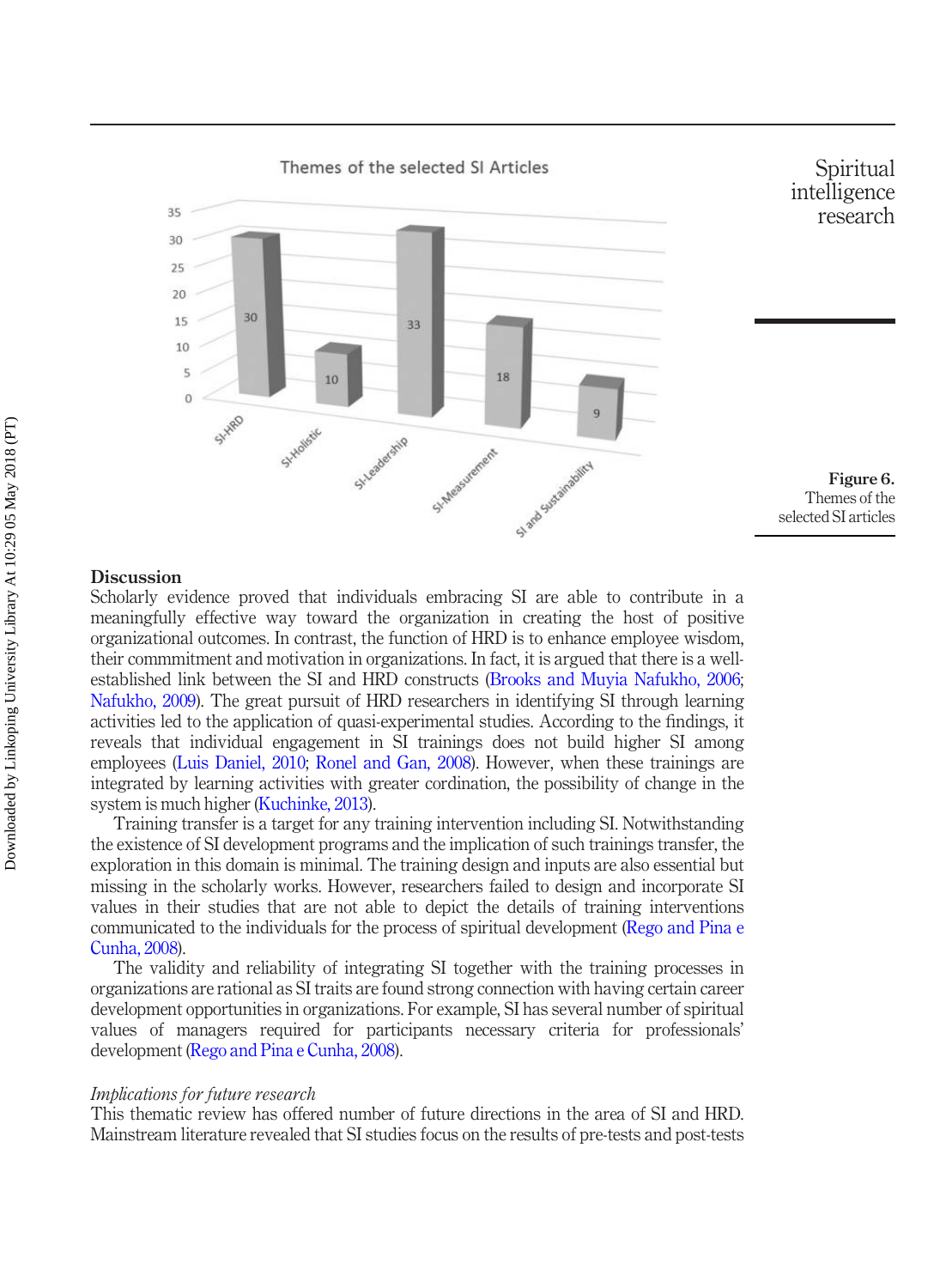training interventions. Within the discipline of training and development, scholars could ascertain some emerging techniques, redesigning the methods of program that assist the expansion of SI. Therefore, conducting research on reframing the content of the learning intervention bring major contribution to the body of knowledge. For instance, such practices must be incorporated in SI interventions to assess and evaluate their larger impact on HRD. Additionally, these practices trigger further research that accounts for individual capacity enhancement through SI training interventions as these antecedents might be significant in boosting the performance of overall programs. Furthermore, there is a strong rationale for employing a meta-analysis mechanism concentrating on the studies that have utilized such interventions in organizations. In fact, present research would contribute to the SI literature and offer a precise evaluation of the reported conclusions to enrich the existing arguments over human development and their spiritual values for organizational growth.

Future researchers might study longitudinal methods that could determine some interesting findings for progress and prosperity of the human resources. Nonetheless, the scarce amount of empirical research on SI and the impact on trainings at workplace also demands more studies ([Antunes](#page-17-12) *et al.*, 2017). Moreover, it also worth noting that the empirical findings on the relationship among SI, leadership and performance are contradictory. Thus, future research might deal with the existing discrepancies and contradictions. To make a major contribution to literature, empirical investigations should incorporate a more solid and accurate methodology. Beside this, the issue with the measurement of concept is still vague as their various definitions and conceptualizations has given. Keeping in mind such prevailing contradictions, future studies should frame a valid and reliable measurement of SI. Another plausible implication of SI is that it requires conducting qualitative inquiry for obtaining detailed and interesting findings. Lastly, in future, qualitative research can capture the role of gender in evaluating the worth of SI within organizations through the experiences of practitioners.

#### Implications for practice

Given the significance of SI in improving the performance of employees, HRD professionals are encouraged to design SI modules. Undoubtedly, such changes would improve productivity of employees who require higher levels of SI skills, i.e. managerial and service job positions ([Dimitriades, 2007](#page-18-22)). Additionally, SI can be used in the context of ethics and self-awareness initiatives to assist capacity development.

While integrating SI interventions, HRD practitioners are suggested to employ a strong and effective program that must be based of SI principles. Based on such inputs, the development of human resources with team-based learning might be more efficient. However, HRD practitioners engaged in SI training interventions must have details of their target audience that is being benefited from SI interventions. They should also be careful to defend employees against facing any unconstructive outcomes based on the obtained implications of SI interventions. In addition, HRD practitioners should be mindful of what are the pros and cons of SI program in the larger interest of the organization.

#### Limitations of the study

It is worth mentioning that this study was limited to the articles related to SI within area of HRD. The limitation is concerning our selection of SI papers; although authors tried their best to keep more papers in our study, the discipline of HRD includes a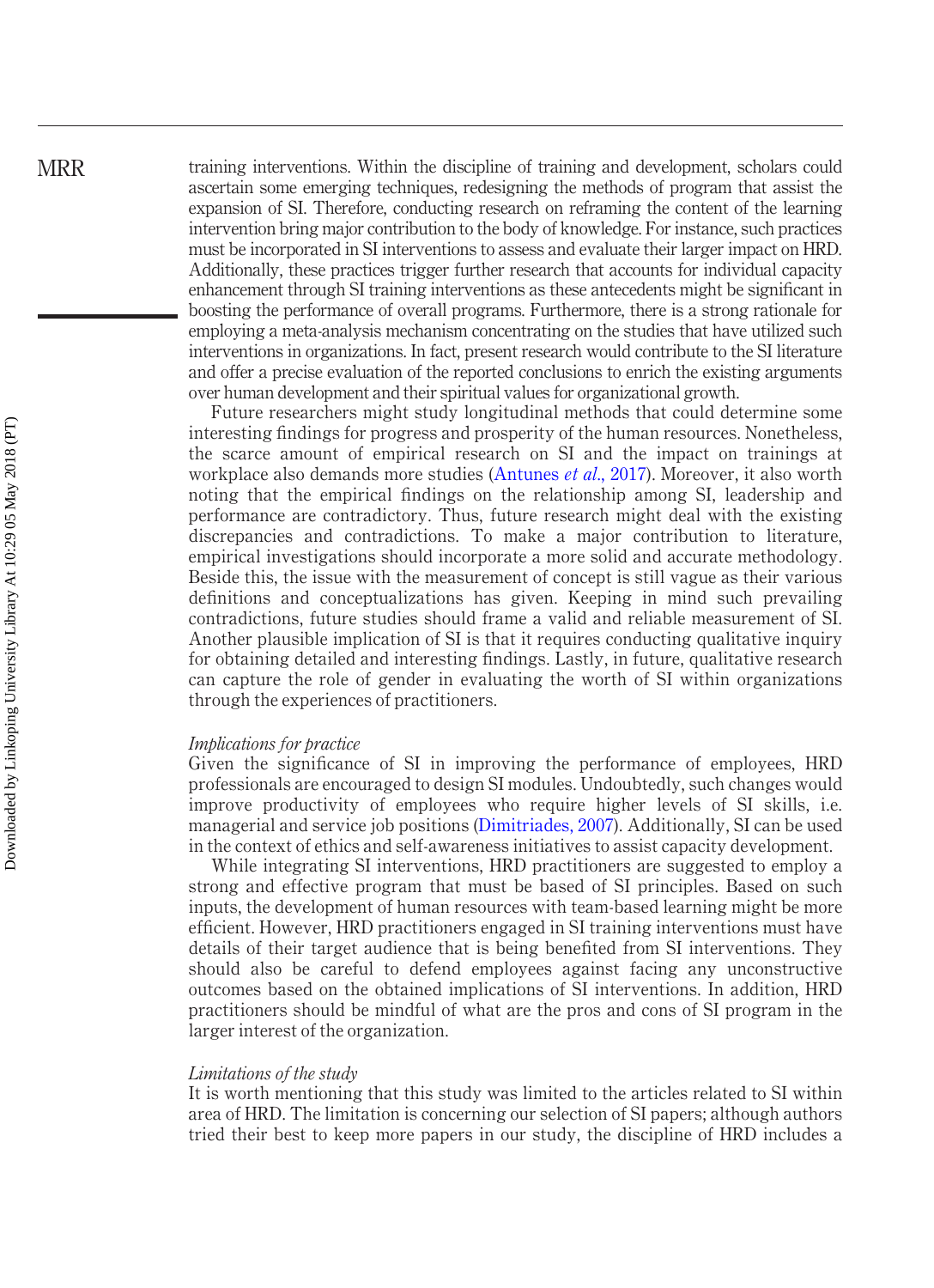wide range of sub-areas and there might be related publications, which did not hold the keywords of the paper.

#### Conclusion

This paper discusses the use of SI interventions in HRD field. However, it should be noted SI component in training programs in organizations would bring steady positive outcomes for all stakeholders. Rather, the improvement of performance is a time-consuming process for organizations to reap the benefits of investing and employing SI interventions. Additionally, SI has been criticized for being inconsistent as per definitions, concepts and theoretical base. Resultantly it has diverse outcomes for researchers as well as practitioners. Despite having the criticisms and ambiguities on the concept of SI, HRD academicians and practitioners are encouraged to promote the notion of SI as creating spiritually intelligent workplaces, perhaps that is a challenging part for HRD to develop research and practice.

#### References

- <span id="page-17-0"></span>Ahmed, A., Arshad, M.A., Mahmood, A. and Akhtar, S. (2016a), "Holistic human resource development: balancing the equation through the inclusion of spiritual quotient", *[Journal of Human Values](https://www.emeraldinsight.com/action/showLinks?doi=10.1108%2FMRR-03-2017-0073&crossref=10.1177%2F0971685816650573&citationId=p_1)*, Vol. 22 No. 3, pp. 165-179.
- <span id="page-17-6"></span>Ahmed, A., Arshad, M.A., Mahmood, A. and Akhtar, S. (2016b), "Spiritual intelligence (SQ): a holistic framework for human resource development", Revista Administratie Si Management Public (RAMP), Vol. 2016 No. 26, pp. 60-77.
- <span id="page-17-4"></span>Ahmed, A., Arshad, M.A., Mahmood, A. and Akhtar, S. (2017), "Relevance of spiritual intelligence: evidence from airline industry of Pakistan", [Academy of Management Proceedings, Annual](https://www.emeraldinsight.com/action/showLinks?doi=10.1108%2FMRR-03-2017-0073&crossref=10.5465%2FAMBPP.2017.12073abstract&citationId=p_3) [Academy of Management meeting at Atlanta](https://www.emeraldinsight.com/action/showLinks?doi=10.1108%2FMRR-03-2017-0073&crossref=10.5465%2FAMBPP.2017.12073abstract&citationId=p_3), Vol. 2017, No. 1, p. 12073.
- <span id="page-17-2"></span>Akhtar, S., bin Arshad, M.A., Mahmood, A. and Ahmed, A. (2015), "Spiritual quotient and ethical values towards organizational sustainability", [International Letters of Social and Humanistic](https://www.emeraldinsight.com/action/showLinks?doi=10.1108%2FMRR-03-2017-0073&crossref=10.18052%2Fwww.scipress.com%2FILSHS.58.1&citationId=p_4) [Sciences](https://www.emeraldinsight.com/action/showLinks?doi=10.1108%2FMRR-03-2017-0073&crossref=10.18052%2Fwww.scipress.com%2FILSHS.58.1&citationId=p_4), Vol. 58 No. 1, pp. 1-7.
- <span id="page-17-1"></span>Amram, Y. (2007), What Is Spiritual Intelligence? An Ecumenical, Grounded Theory, Institute of Transpersonal Psychology Palo Alto, CA.
- <span id="page-17-12"></span>Antunes, R.R., Silva, A.P. and Oliveira, J. (2017), "Spiritual intelligence self-assessment inventory: psychometric properties of the Portuguese version of SISRI-24", Journal of Religion, Spirituality & Aging, pp. 1-13.
- <span id="page-17-10"></span>Barron, K. and Chou, S.Y. (2017), "Toward a spirituality mode of firm sustainability strategic planning processes", [Society and Business Review](https://www.emeraldinsight.com/action/showLinks?doi=10.1108%2FMRR-03-2017-0073&system=10.1108%2FSBR-01-2016-0008&citationId=p_7), Vol. 12 No. 1.
- <span id="page-17-9"></span>Benefiel, M., Fry, L.W. and Geigle, D. (2014), "Spirituality and religion in the workplace: history, theory, and research", *[Psychology of Religion and Spirituality](https://www.emeraldinsight.com/action/showLinks?doi=10.1108%2FMRR-03-2017-0073&crossref=10.1037%2Fa0036597&citationId=p_8)*, Vol. 6 No. 3, p. 175.
- <span id="page-17-11"></span>Brooks, K. and Muyia Nafukho, F. (2006),"Human resource development, social capital, emotional intelligence: any link to productivity?", *[Journal of European Industrial Training](https://www.emeraldinsight.com/action/showLinks?doi=10.1108%2FMRR-03-2017-0073&system=10.1108%2F03090590610651258&citationId=p_9)*, Vol. 30 No. 2, pp. 117-128.
- <span id="page-17-7"></span>Cherniss, C. (2001), "Emotional intelligence and organizational effectiveness", The Emotionally Intelligent Workplace: How to Select for, Measure, and Improve Emotional Intelligence in Individuals, Groups, and Organizations, pp. 27-44.
- <span id="page-17-3"></span>Collins, M. (2010), "Spiritual intelligence: evolving transpersonal potential toward ecological actualization for a sustainable future", *[World Futures](https://www.emeraldinsight.com/action/showLinks?doi=10.1108%2FMRR-03-2017-0073&crossref=10.1080%2F02604020903423527&citationId=p_11)*, Vol. 66 No. 5, pp. 320-334.
- <span id="page-17-8"></span>Crossman, J. (2010), "Conceptualising spiritual leadership in secular organizational contexts and its relation to transformational, servant and environmental leadership", *[Leadership & Organization](https://www.emeraldinsight.com/action/showLinks?doi=10.1108%2FMRR-03-2017-0073&system=10.1108%2F01437731011079646&citationId=p_12)* [Development Journal](https://www.emeraldinsight.com/action/showLinks?doi=10.1108%2FMRR-03-2017-0073&system=10.1108%2F01437731011079646&citationId=p_12), Vol. 31 No. 7, pp. 596-608.
- <span id="page-17-5"></span>Dalcher, D. (2014), "Spiritual inspiration", Advances in Project Management: Narrated Journeys in Unchartered Territory, Routledge, Abingdon, p. 97.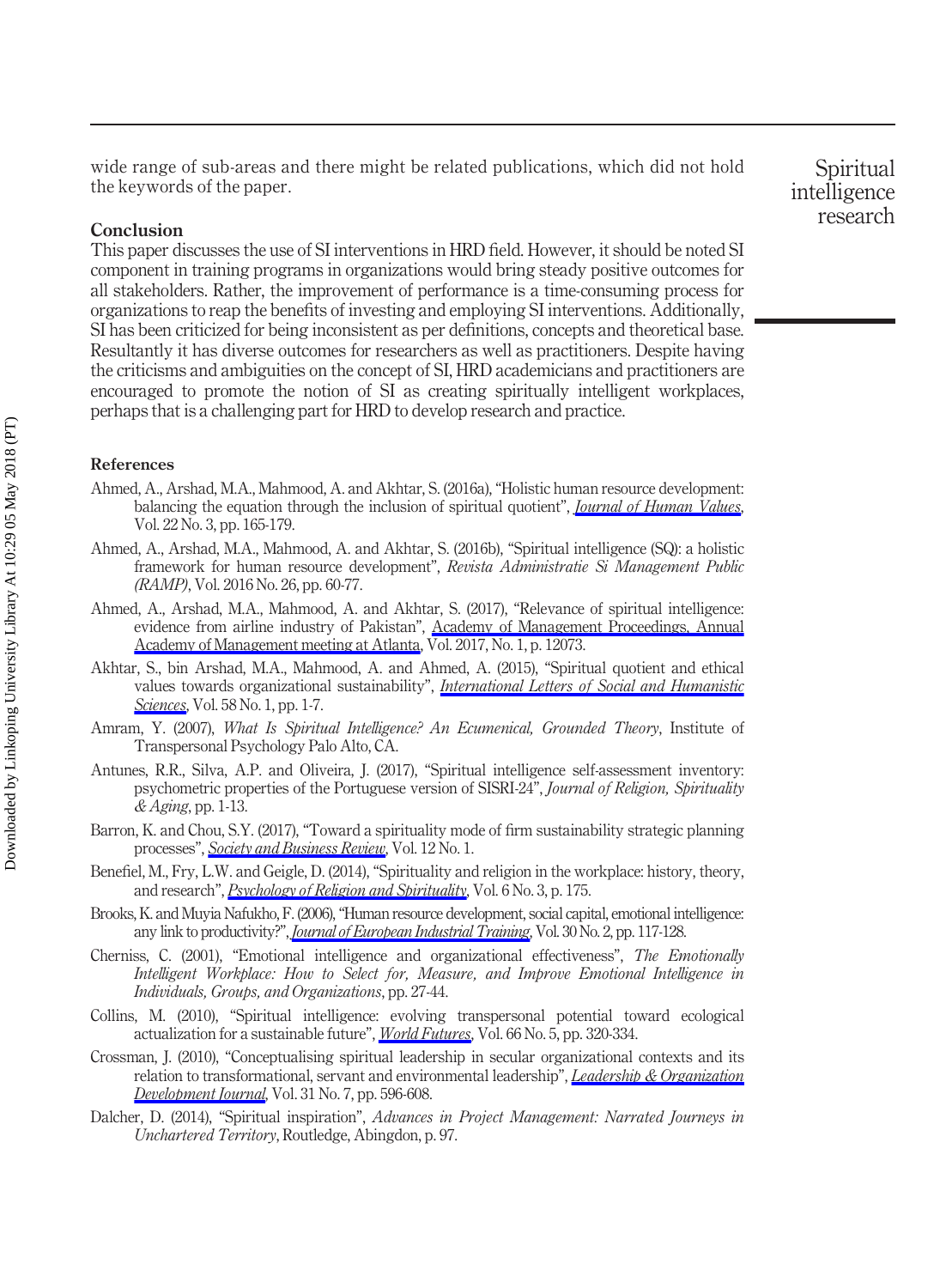- <span id="page-18-22"></span>Dimitriades, Z.S. (2007), "The influence of service climate and job involvement on customer-oriented organizational citizenship behavior in Greek service organizations: a survey", *[Employee](https://www.emeraldinsight.com/action/showLinks?doi=10.1108%2FMRR-03-2017-0073&system=10.1108%2F01425450710776290&citationId=p_14)* [Relations](https://www.emeraldinsight.com/action/showLinks?doi=10.1108%2FMRR-03-2017-0073&system=10.1108%2F01425450710776290&citationId=p_14), Vol. 29 No. 5, pp. 469-491.
- <span id="page-18-11"></span>Emmons, R.A. (1999), The Psychology of Ultimate Concerns: Motivation and Spirituality in Personality, Guilford Press.
- <span id="page-18-8"></span>Emmons, R.A. (2000), "Is spirituality an intelligence? Motivation, cognition, and the psychology of ultimate concern", [The International Journal for the Psychology of Religion](https://www.emeraldinsight.com/action/showLinks?doi=10.1108%2FMRR-03-2017-0073&crossref=10.1207%2FS15327582IJPR1001_2&citationId=p_16), Vol. 10 No. 1, pp. 3-26.
- <span id="page-18-16"></span>Fenwick, T. and Lange, E. (1998), "Spirituality in the workplace: the new frontier of HRD", Canadian Journal for the Study of Adult Education, Vol. 12 No. 1, pp. 63-87.
- <span id="page-18-10"></span>Fry, L.W. (2003), "Toward a theory of spiritual leadership", *[The Leadership Quarterly](https://www.emeraldinsight.com/action/showLinks?doi=10.1108%2FMRR-03-2017-0073&crossref=10.1016%2Fj.leaqua.2003.09.001&citationId=p_18)*, Vol. 14 No. 6, pp. 693-727.
- <span id="page-18-20"></span>Fry, L.W. (2005), "Toward a theory of ethical and spiritual well-being, and corporate social responsibility through spiritual leadership", Positive Psychology in Business Ethics and Corporate Responsibility, pp. 47-83.
- <span id="page-18-12"></span>Fry, L.W., Latham, J.R., Clinebell, S.K. and Krahnke, K. (2017), "Spiritual leadership as a model for performance excellence: a study of Baldrige award recipients", *Journal of Management*, [Spirituality & Religion](https://www.emeraldinsight.com/action/showLinks?doi=10.1108%2FMRR-03-2017-0073&crossref=10.1080%2F14766086.2016.1202130&citationId=p_20), Vol. 14 No. 1, pp. 22-47.
- <span id="page-18-7"></span>Garah, W., Beekun, R., Habisch, A., Lenssen, G., Loza Adaui, C., Burdbar Khan, M. and Nisar Sheikh, N. (2012), "Human resource development, motivation and Islam", *[Journal of Management](https://www.emeraldinsight.com/action/showLinks?doi=10.1108%2FMRR-03-2017-0073&system=10.1108%2F02621711211281807&citationId=p_21)* **[Development](https://www.emeraldinsight.com/action/showLinks?doi=10.1108%2FMRR-03-2017-0073&system=10.1108%2F02621711211281807&citationId=p_21)**, Vol. 31 No. 10, pp. 1021-1034.
- <span id="page-18-9"></span>Gardner, H. (1983), Frames of Mind: The Theory of Multiple Intelligences, Basics, NY.
- <span id="page-18-5"></span>George, M. (2006), "Practical application of spiritual intelligence in the workplace", [Human Resource](https://www.emeraldinsight.com/action/showLinks?doi=10.1108%2FMRR-03-2017-0073&system=10.1108%2F09670730610678181&citationId=p_23) [Management International Digest](https://www.emeraldinsight.com/action/showLinks?doi=10.1108%2FMRR-03-2017-0073&system=10.1108%2F09670730610678181&citationId=p_23), Vol. 14 No. 5, pp. 3-5.
- <span id="page-18-19"></span>Goleman, D. (1995), Emotional Intelligence, King College, London.
- <span id="page-18-17"></span>Goleman, D. (2006), Emotional Intelligence, Bantam, New York, NY.
- <span id="page-18-3"></span>Hawkins, P. (1991), "The spiritual dimension of the learning organisation", *[Management Education and](https://www.emeraldinsight.com/action/showLinks?doi=10.1108%2FMRR-03-2017-0073&crossref=10.1177%2F135050769102200304&citationId=p_26)* [Development](https://www.emeraldinsight.com/action/showLinks?doi=10.1108%2FMRR-03-2017-0073&crossref=10.1177%2F135050769102200304&citationId=p_26), Vol. 22 No. 3, pp. 172-187.
- <span id="page-18-4"></span>Howard, S. (2002), "A spiritual perspective on learning in the workplace", [Journal of Managerial](https://www.emeraldinsight.com/action/showLinks?doi=10.1108%2FMRR-03-2017-0073&system=10.1108%2F02683940210423132&citationId=p_27) [Psychology](https://www.emeraldinsight.com/action/showLinks?doi=10.1108%2FMRR-03-2017-0073&system=10.1108%2F02683940210423132&citationId=p_27), Vol. 17 No. 3, pp. 230-242.
- <span id="page-18-2"></span>Hunsaker, W.D. (2016), "Spiritual leadership and organizational citizenship behavior: relationship with Confucian values", *Journal of Management*, *Spirituality & Religion*, Vol. 13 No. 3, pp. 206-225.
- <span id="page-18-21"></span>Hyson, P. (2013), "[The](https://www.emeraldinsight.com/action/showLinks?doi=10.1108%2FMRR-03-2017-0073&system=10.1108%2FIJLPS-10-2013-0028&citationId=p_29) spirited leader: the potential of spiritual intelligence to improve leadership", *The* [International Journal of Leadership in Public Services](https://www.emeraldinsight.com/action/showLinks?doi=10.1108%2FMRR-03-2017-0073&system=10.1108%2FIJLPS-10-2013-0028&citationId=p_29), Vol. 9 Nos 3/4, pp. 109-115.
- <span id="page-18-6"></span>Jacobs, R.L. (1990), "Human resource development as an interdisciplinary body of knowledge", [Human](https://www.emeraldinsight.com/action/showLinks?doi=10.1108%2FMRR-03-2017-0073&crossref=10.1002%2Fhrdq.3920010108&citationId=p_30) [Resource Development Quarterly](https://www.emeraldinsight.com/action/showLinks?doi=10.1108%2FMRR-03-2017-0073&crossref=10.1002%2Fhrdq.3920010108&citationId=p_30), Vol. 1 No. 1, pp. 65-71.
- <span id="page-18-0"></span>Karakas, F. (2010), "Spirituality and performance in organizations: a literature review", [Journal of](https://www.emeraldinsight.com/action/showLinks?doi=10.1108%2FMRR-03-2017-0073&crossref=10.1007%2Fs10551-009-0251-5&citationId=p_31) [Business Ethics](https://www.emeraldinsight.com/action/showLinks?doi=10.1108%2FMRR-03-2017-0073&crossref=10.1007%2Fs10551-009-0251-5&citationId=p_31), Vol. 94 No. 1, pp. 89-106.
- <span id="page-18-1"></span>King, D.B. (2008), Rethinking Claims of Spiritual Intelligence: A Definition, Model, and Measure, ProQuest, Ann Arbor, MI.
- <span id="page-18-18"></span>King, D.B. (2010), "Personal meaning production as a component of spiritual intelligence", *International* Journal of Existential Psychology and Psychotherapy, Vol. 3 No. 1.
- <span id="page-18-14"></span>King, D.B. and DeCicco, T.L. (2009),"A viable model and self-report measure of spiritual intelligence".
- <span id="page-18-15"></span>Kuchinke, K.P. (2013), "Human agency and HRD returning meaning, spirituality, and purpose to HRD theory and practice", *[Advances in Developing Human Resources](https://www.emeraldinsight.com/action/showLinks?doi=10.1108%2FMRR-03-2017-0073&crossref=10.1177%2F1523422313498563&citationId=p_35)*, Vol. 15 No. 4, pp. 370-381.
- <span id="page-18-13"></span>Luis Daniel, J. (2010), "The effect of workplace spirituality on team effectiveness", *[Journal of](https://www.emeraldinsight.com/action/showLinks?doi=10.1108%2FMRR-03-2017-0073&system=10.1108%2F02621711011039213&citationId=p_36)* [Management Development](https://www.emeraldinsight.com/action/showLinks?doi=10.1108%2FMRR-03-2017-0073&system=10.1108%2F02621711011039213&citationId=p_36), Vol. 29 No. 5, pp. 442-456.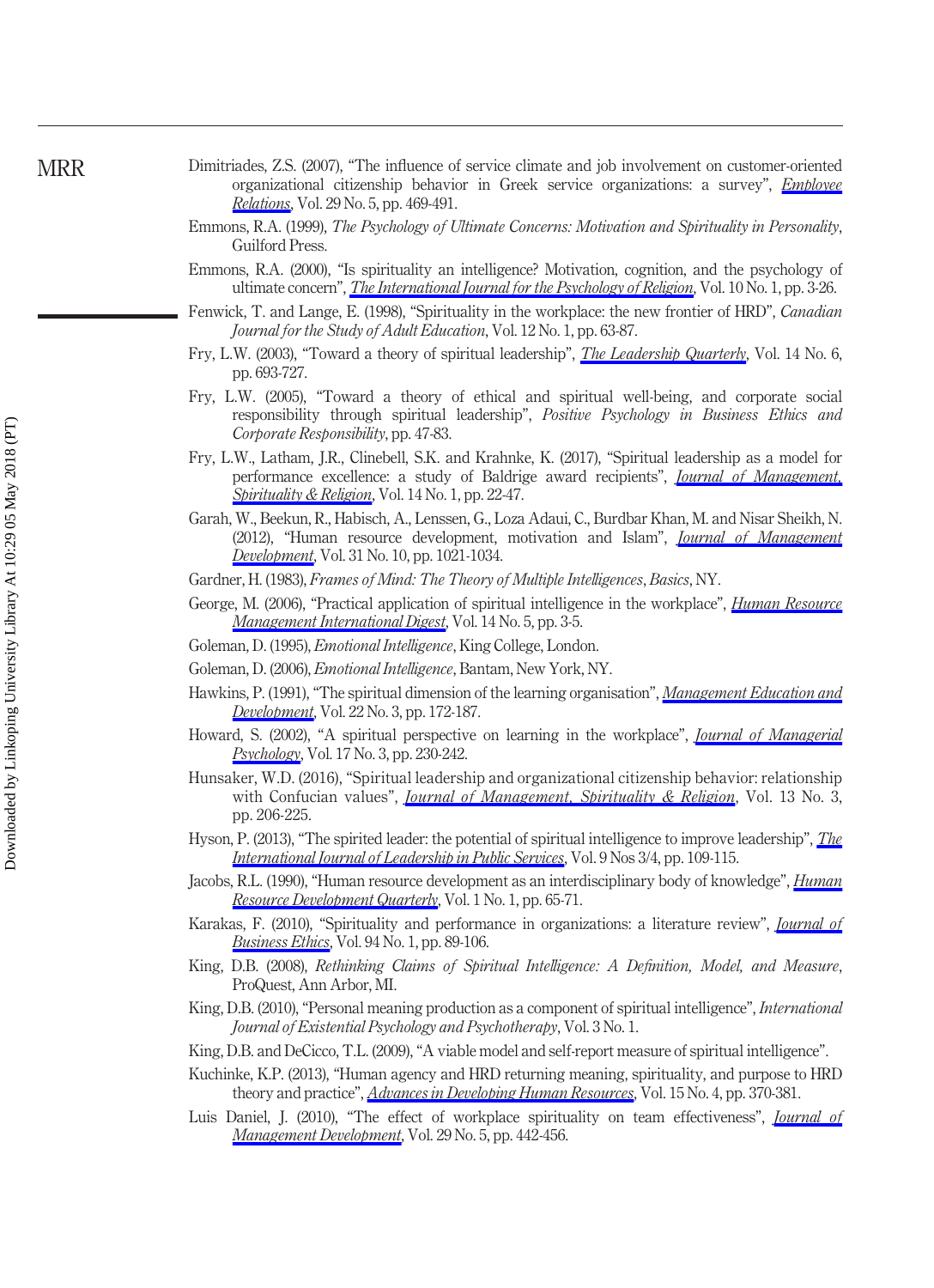- <span id="page-19-2"></span>Mahmood, A., Arshad, M.A., Ahmed, A. and Akhtar, S. (2016), "Beyond wit and grit: spiritual quotient the key to organisational development", Proceedings of the 14th International Conference of the Society for Global Business & Economic development (SGBED), Montclair State University, NJ, pp. 676-683.
- <span id="page-19-3"></span>Mahmood, A., Arshad, M.A., Ahmed, A., Akhtar, S. and Rafique, Z. (2015), "Establishing linkages between intelligence, emotional and spiritual quotient on employees performance in government sector of Pakistan", *Mediterranean Journal of Social Sciences*, Vol. 6 No. 6, pp. 553-560.
- <span id="page-19-0"></span>Mamman, A. and Zakaria, H.B. (2016), "Spirituality and Ubuntu as the foundation for building African institutions, organizations and leaders", *[Journal of Management, Spirituality & Religion](https://www.emeraldinsight.com/action/showLinks?doi=10.1108%2FMRR-03-2017-0073&crossref=10.1080%2F14766086.2016.1159976&citationId=p_39)*, Vol. 13 No. 3, pp. 246-265.
- <span id="page-19-14"></span>Marks, L. (2004), "Sacred practices in highly religious families: Christian, Jewish, Mormon, and Muslim perspectives", [Family Process](https://www.emeraldinsight.com/action/showLinks?doi=10.1108%2FMRR-03-2017-0073&crossref=10.1111%2Fj.1545-5300.2004.04302007.x&citationId=p_40), Vol. 43 No. 2, pp. 217-231.
- <span id="page-19-8"></span>Markow, F. and Klenke, K. (2005), "The effects of personal meaning and calling on organizational commitment: an empirical investigation of spiritual leadership", *[International Journal of](https://www.emeraldinsight.com/action/showLinks?doi=10.1108%2FMRR-03-2017-0073&system=10.1108%2Feb028995&citationId=p_41)* [Organizational Analysis](https://www.emeraldinsight.com/action/showLinks?doi=10.1108%2FMRR-03-2017-0073&system=10.1108%2Feb028995&citationId=p_41), Vol. 13 No. 1, pp. 8-27.
- <span id="page-19-17"></span>Marques, J. (2005), "Yearning for a more spiritual workplace", *Journal of American Academy of* Business, Cambridge, Vol. 7 No. 1, pp. 149-153.
- <span id="page-19-4"></span>Marques, J.F. (2008), "Spiritual performance from an organizational perspective: the Starbucks way", [Corporate Governance: The International Journal of Business in Society](https://www.emeraldinsight.com/action/showLinks?doi=10.1108%2FMRR-03-2017-0073&system=10.1108%2F14720700810879141&citationId=p_43), Vol. 8 No. 3, pp. 248-257.
- <span id="page-19-16"></span>Mayer, J.D. (2000), "Spiritual intelligence or spiritual consciousness?", *[The International Journal for the](https://www.emeraldinsight.com/action/showLinks?doi=10.1108%2FMRR-03-2017-0073&crossref=10.1207%2FS15327582IJPR1001_5&citationId=p_44)* [Psychology of Religion](https://www.emeraldinsight.com/action/showLinks?doi=10.1108%2FMRR-03-2017-0073&crossref=10.1207%2FS15327582IJPR1001_5&citationId=p_44), Vol. 10 No. 1, pp. 47-56.
- <span id="page-19-1"></span>Munawar, K. and Tariq, O. (2017), "Exploring relationship between spiritual intelligence, religiosity and life satisfaction among elderly Pakistani Muslims", Journal of Religion and Health, pp. 1-15.
- <span id="page-19-13"></span>Nasel, D. (2004), "Spiritual orientation in relation to spiritual intelligence: a consideration of traditional Christianity and New Age/individualistic spirituality", Doctoral dissertation, University of South Australia.
- <span id="page-19-20"></span>Nafukho, F.M. (2009), "Emotional intelligence and performance: Need for additional empirical evidence", *[Advances in Developing Human Resources](https://www.emeraldinsight.com/action/showLinks?doi=10.1108%2FMRR-03-2017-0073&crossref=10.1177%2F1523422309360838&citationId=p_47)*, Vol. 11 No. 6, pp. 671-689.
- <span id="page-19-6"></span>Pluta, A. and Rudawska, A. (2016), "Holistic approach to human resources and organizational acceleration", *[Journal of Organizational Change Management](https://www.emeraldinsight.com/action/showLinks?doi=10.1108%2FMRR-03-2017-0073&system=10.1108%2FJOCM-11-2014-0210&citationId=p_48)*, Vol. 29 No. 2, pp. 293-309.
- <span id="page-19-19"></span>Ramachandaran, S.D., Krauss, S.E., Hamzah, A. and Idris, K. (2017), "Effectiveness of the use of spiritual intelligence in women academic leadership practice", *[International Journal of](https://www.emeraldinsight.com/action/showLinks?doi=10.1108%2FMRR-03-2017-0073&system=10.1108%2FIJEM-09-2015-0123&citationId=p_49)* [Educational Management](https://www.emeraldinsight.com/action/showLinks?doi=10.1108%2FMRR-03-2017-0073&system=10.1108%2FIJEM-09-2015-0123&citationId=p_49), Vol. 31 No. 2, pp. 160-178.
- <span id="page-19-10"></span>Rani, A.A., Abidin, I. and Hamid, M. (2013), "The impact of spiritual intelligence on work performance: case studies in government hospitals of east coast of Malaysia", The Macrotheme Review, Vol. 2 No. 3, pp. 46-59.
- <span id="page-19-9"></span>Rego, A. and Pina e Cunha, M. (2008), "Workplace spirituality and organizational commitment: an empirical study", *[Journal of Organizational Change Management](https://www.emeraldinsight.com/action/showLinks?doi=10.1108%2FMRR-03-2017-0073&system=10.1108%2F09534810810847039&citationId=p_51)*, Vol. 21 No. 1, pp. 53-75.
- <span id="page-19-11"></span>Ronel, N. and Gan, R. (2008), "The experience of spiritual intelligence", Journal of Transpersonal Psychology, Vol. 40 No. 1, pp. 100-119.
- <span id="page-19-7"></span>Roof, R.A., Bocarnea, M.C. and Winston, B.E. (2017), "The spiritual engagement instrument", [Asian](https://www.emeraldinsight.com/action/showLinks?doi=10.1108%2FMRR-03-2017-0073&crossref=10.1007%2Fs13520-017-0073-y&citationId=p_53) [Journal of Business Ethics](https://www.emeraldinsight.com/action/showLinks?doi=10.1108%2FMRR-03-2017-0073&crossref=10.1007%2Fs13520-017-0073-y&citationId=p_53), Vol. 6 No. 2, pp. 215-232.
- <span id="page-19-18"></span>Rovers, M. and Kocum, L. (2010), "Development of a holistic model of spirituality", [Journal of](https://www.emeraldinsight.com/action/showLinks?doi=10.1108%2FMRR-03-2017-0073&crossref=10.1080%2F19349630903495475&citationId=p_54) [Spirituality in Mental Health](https://www.emeraldinsight.com/action/showLinks?doi=10.1108%2FMRR-03-2017-0073&crossref=10.1080%2F19349630903495475&citationId=p_54), Vol. 12 No. 1, pp. 2-24.
- <span id="page-19-5"></span>Ryan, J.J. (2002), "Work values and organizational citizenship behaviors: values that work for employees and organizations", *[Journal of Business and Psychology](https://www.emeraldinsight.com/action/showLinks?doi=10.1108%2FMRR-03-2017-0073&crossref=10.1023%2FA%3A1016246103190&citationId=p_55)*, Vol. 17 No. 1, pp. 123-132.
- <span id="page-19-15"></span>Schuller, P.A. (2005), Spiritual Intelligence, AuthorHouse.
- <span id="page-19-12"></span>Sinetar, M. (2002), Don't Call Me Old, I'm Just Awakening: Spiritual Encouragement for Later Life, Paulist Press.